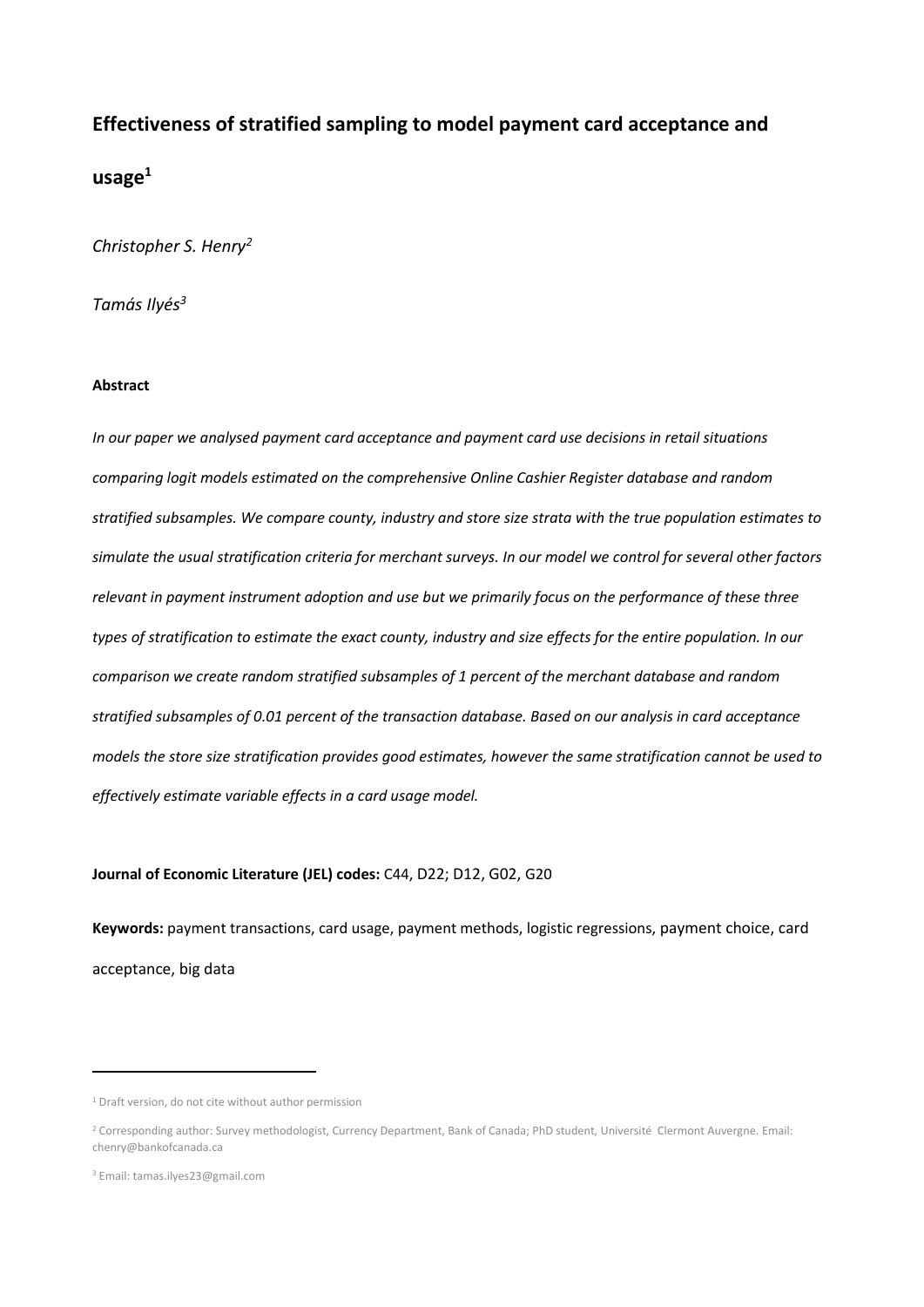## 1. INTRODUCTION

The objective of our study was to explore the aspects considered in the card acceptance decisions of retail merchants and card use decisions by customers in Hungary based on a comprehensive administrative database of the retail sector and compare the results to random stratified subsamples. Given the broad range of businesses, no analysis has been produced so far that examines the bases of card acceptance decisions across the entire retail sector. Since neither the payment service providers, nor the card companies have a database that also covers "cash only" merchants, all previous analyses of this kind relied on questionnaire-based surveys. However, the Hungarian online cash register database made available to us by the National Tax and Customs Administration (NTCA) allowed us to inspect the entire retail business from the aspect of payment card acceptance and payment card use. Thanks to the large sample size, we were able to reliably identify even narrow segments and negligible effects and compare the results to the usual stratified subsample approach of the surveys.

The Hungarian payment system can be considered cash-oriented by European standards: the level of cash in circulation is higher than the European average and the share of electronic transactions in retail payment situations is fairly low. This notwithstanding, Hungarian households have good access to electronic infrastructure; 82.7 per cent of households have a payment account and 80.1 per cent have a payment card. Despite a 15–20 per cent increase in electronic payments over the last few years, the vast majority of transactions are conducted in cash.

In the field of payment research, numerous empirical and theoretical studies have analysed the choice between cash and card payments. However, most of them are questionnaire-based surveys, using payment diary data, which gives rise to the problem that respondents may forget about some of their transactions. And the few surveys where receipt-level data collected from merchants are available cover only a limited number of stores. With this paper, we wish to contribute to international payment research by reproducing the main results of these surveys on the unique database of online cash registers, and analyse the effectiveness of random stratified surveys in the payment economics field. In our analysis by controlling for several factors, we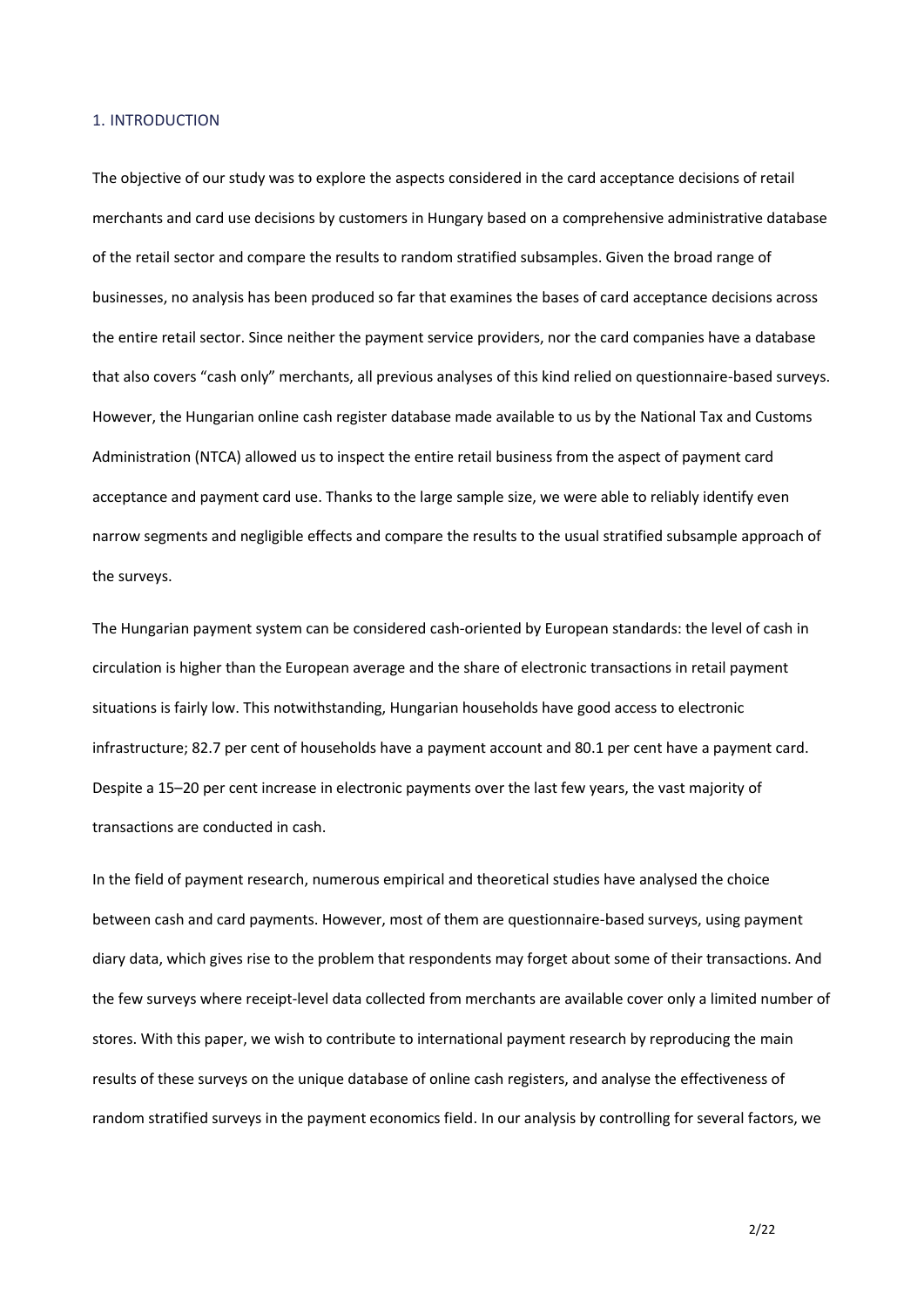primary focus on estimating the exact effect of three types of explanatory variables: county effects, industry effects and store size effects.

## 2. LITERATURE REVIEW

The card acceptance is primarily a theoretical field in payment studies. Most studies focus on the effect of the interchange fee on card acceptance, and the calculation of the equilibrium, competitive fee level on the oligopolistic market of card issuing. In one of the first analysis in this field, Baxter (1983) argues in favour of the interchange fees to achieve a higher level of card acceptance and use. However his model received criticism form Rochet and Tirol (2003) and Wright (2003), who significantly updated the model, but still concluded that without surcharge the interchange fee has a neutral effect on the market. In Rochet and Tirol (2007) they created an empirical test, called the tourist test, to calculate an equilibrium fee level. Based on this test (Keszy-Harmath et el. (2012)) concluded that in the Hungarian market the fee is above desired levels, which resulted in a legislative cap in 2013. These theoretical studies however provide little guidance to analys card acceptance in cross samples, because in the abstract and simplified models the merchants usually only differ in unit acceptance costs. In line with the theoretical studies considerable part of the empirical literature focuses also on the costs of card acceptance (*Humphrey et al.* 2003) and (Turján et al. (2010)). Our empirical study primarily draws from the results of questionnaire-based surveys. *Jonker* (2011) explored card acceptance and surcharging using survey data collected among 1,008 Dutch merchants. The results of the author's regression analysis revealed that, while the merchant's revenue and the number of employees are significant explanatory variables, the cost of card payments also influences card acceptance. *Arango and Taylor* (2008) investigated card acceptance decisions in the Canadian market primarily focusing on merchant perceptions, whereas *Polasik and Fiszeder* (2014) studied the payment method acceptance decisions of online shops. The lion's share of empirical studies, however, concentrates on consumers' card usage rather than the supply side [*Bolt* (2008), *Bolt* (2010) and *Borzekowski* (2006)].

In our research, the online cash register (OCR) database enables us to analyse turnover across a large-scale sample covering a substantial segment of the retail sector. Previous payment studies were typically rooted in questionnaire-based surveys, and the literature offers few examples of payment analyses that cover such a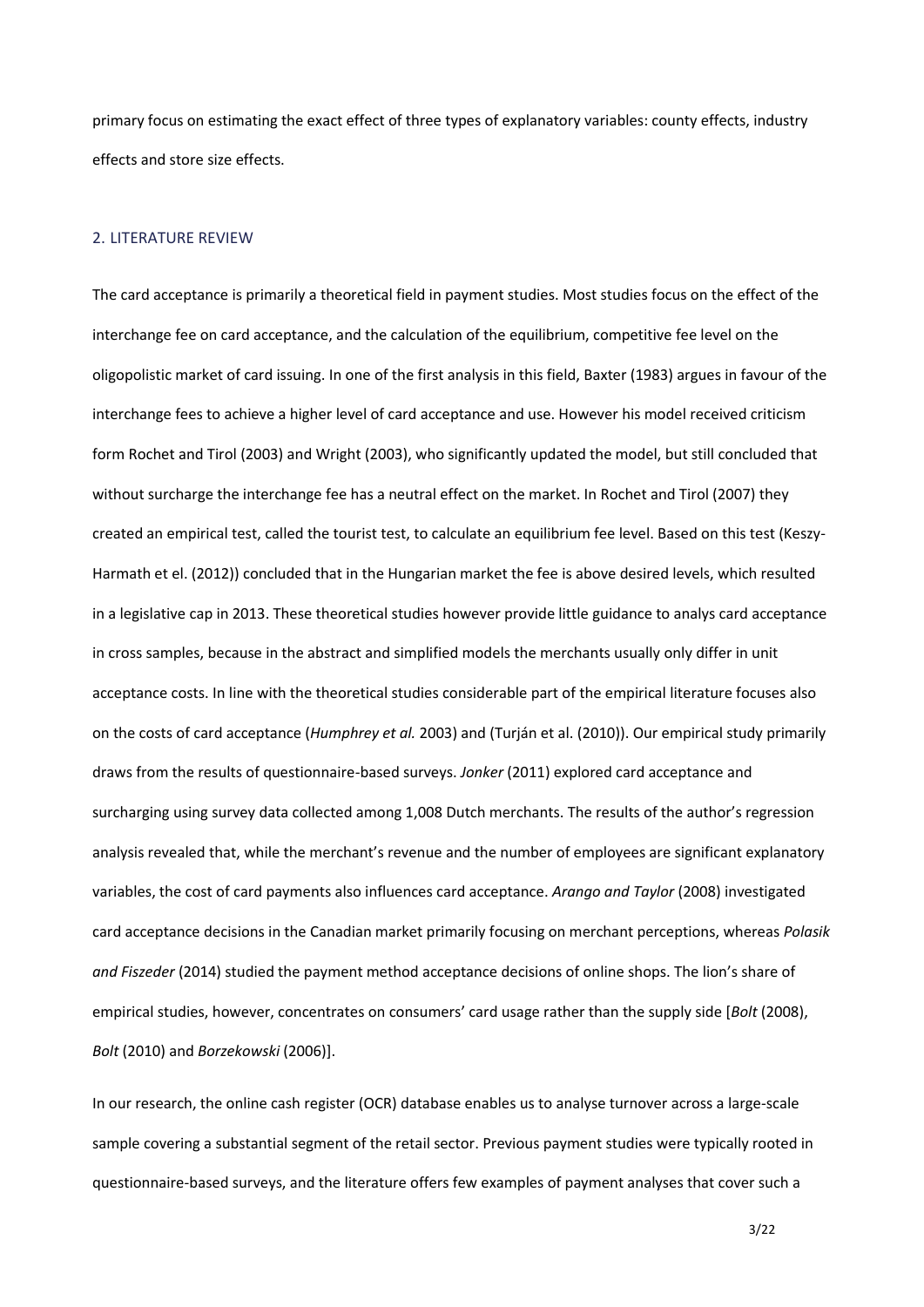significant volume of data as ours. The focus of questionnaire-based surveys is the relationship between respondents' socio-demographic characteristics and their payment choices. At the European level, *Cruijsen and Plooij* (2015) compared the results of two Dutch questionnaire-based surveys over a decade-long horizon. Although the use of electronic payment methods is far more intense in the Netherlands, education and age proved to be similarly important explanatory variables. The authors emphasised the role of subjective perceptions – speed and safety – in payment choices. Although the non-linear and non-monotonic relationship described in the cross-sectional analysis of the online cash register database between payment value and card usage intensity was not observed in the Dutch survey, it is important to note that the highest category selected by the authors – above EUR 60 – is still below the Hungarian maximum. Similarly, using US household panel data *Cohen* and *Rysman* (2013) identified transaction size as the most important determinant of payment choice. The study by *Bagnall et al.* (2014) is an important cross-country comparison harmonising questionnairebased surveys from seven countries: Canada, the United States, Austria, Germany, the Netherlands, France and Australia. The authors' main conclusions are consistent with the results of the Hungarian surveys: card usage increases with higher income and education; the most significant variable is transaction value, while subjective factors also play an important role in all countries considered.

*Takács* (2010) used data from a 1,000-person questionnaire-based survey to examine Hungarian payment habits. The author found that payment account and card coverage was primarily driven by education and income level. Also based on a 1,000-person questionnaire survey and on payment diary data, *Ilyés* and *Varga*  (2015) arrived at similar conclusions; the relationship between socio-demographic variables and card usage habits showed no difference in the two surveys.

Beside questionnaire-based surveys, over the past decade only two surveys have provided an opportunity for the analysis of a large volume of receipt-level data. The first one is a survey conducted by *Klee* (2008) analysing the transaction data of US households. In her survey, the author matched the receipts of 99 retail outlets with demographic information on the local environment of the stores concerned. The main finding of the study is that transaction costs and opportunity costs influence the choice of payment instruments significantly, with transaction value being the most important explanatory variable. *Wolman and Wang* (2014) used transactionlevel data from a large US discount chain covering the transactions of a three-year period. In their research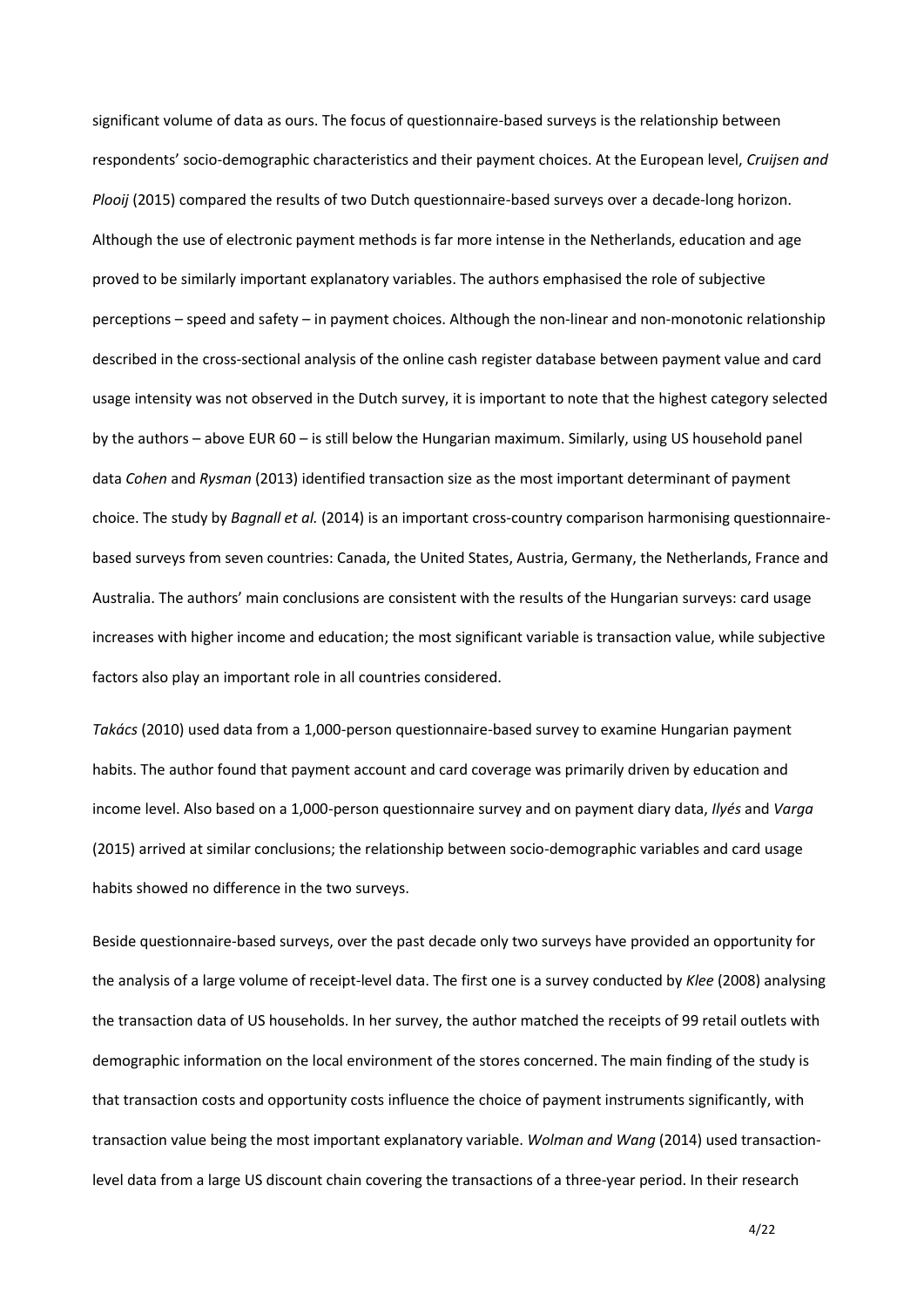paper, the authors presented a detailed analysis of the marginal effects of the individual variables and, with the assistance of the three-year time horizon; they were able to forecast the long-term trends of future card usage. Wolman and Wang (2014) analysed more than two billion transactions in their research. Based on the results presented, neither Klee's (2008), nor Wolman and Wang's (2014) database shows a non-monotonic relationship between cash use and transaction value on the values examined by the authors.

Empirical results show that several theoretical models have been constructed to explain the relationship between transaction value and the card usage rate. *Briglevics and Schuh* (2014) used US payment diary data, while *Huynh et al.* (2014) relied on Canadian and Austrian data to construct their respective decision models. According to transaction value, both models estimate monotonic and concave card usage patterns. While Briglevics and Schuh (2014) described payment instrument choice as a dynamic optimisation problem, Huynh et al. (2014) supplement the Baumol–Tobin model.

Despite the use of receipt-level data, our database differs significantly from the two studies analysing transaction data and from the surveys built on payment diaries in several regards. The database of online cash registers provides national coverage and the vast majority of merchants are subject to the relevant regulation. Accordingly, compared to the studies mentioned above, we were able to distinguish between far more merchants both in terms of size and type. On the other hand, due to the anonymisation, we had little data on the customers of the stores. County identifiers were of limited use as there is scant variance across the counties with regard to the main demographical aspects; consequently, as opposed to Klee (2008), there is no sufficient variance to add a consumer characteristics proxy. However, as opposed to the payment diaries, there is significantly more information available on payment location; moreover, due to the statutory obligations, the reliability of the data is presumably better.

## 3. METHODOLOGY

## **3.1. Data source**

Under Decree No. 2013/48 (XI. 15.) NGM, the Ministry for National Economy mandated the installation of online cash registers directly linked to the tax authority. The replacement of cash registers was implemented as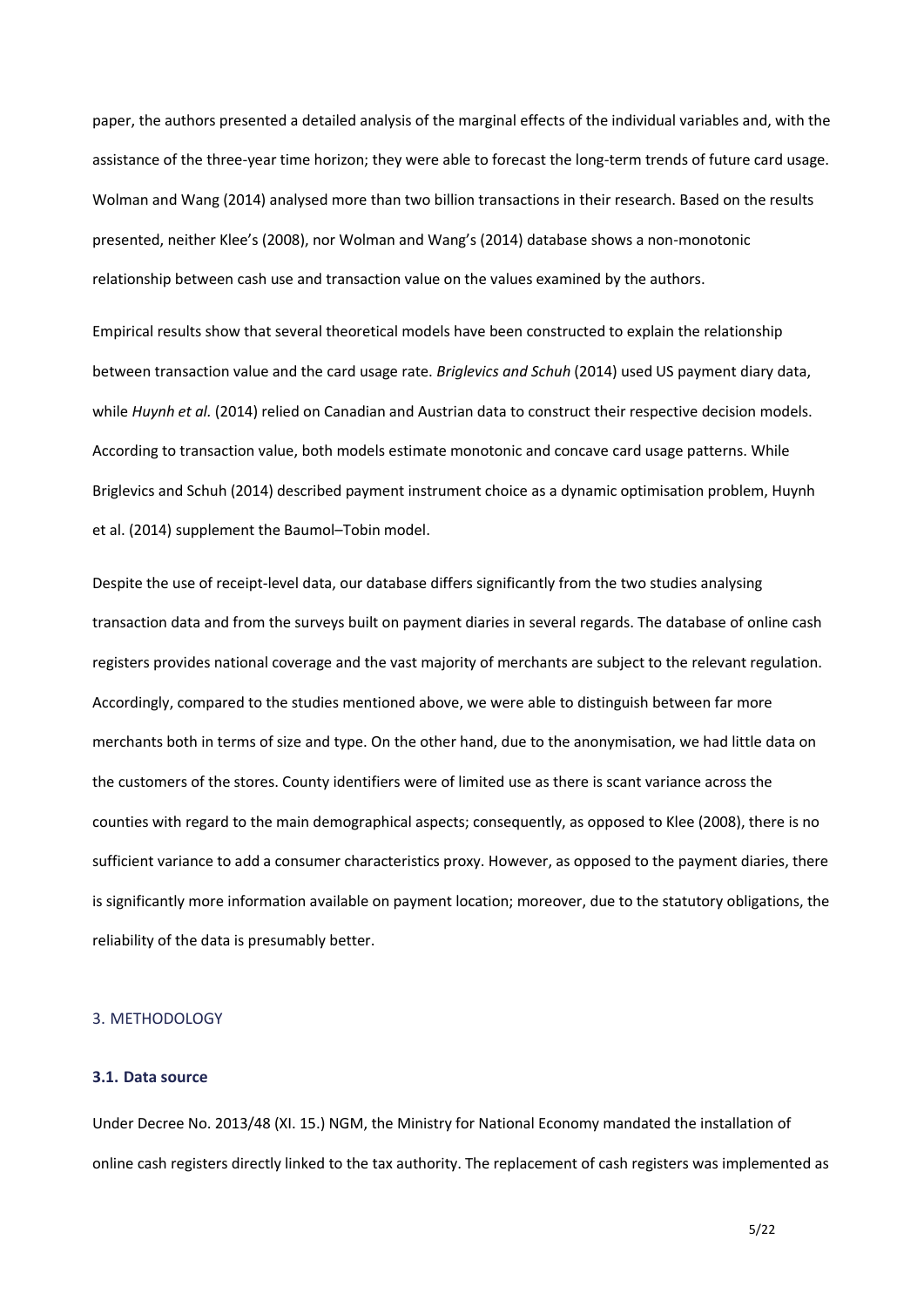part of a gradual process at the end of 2014; subject to certain conditions, taxpayers were permitted to use traditional cash registers until 1 January 2015. The scope of the online cash register system has been expanded significantly since the adoption of the Decree. Initially, the regulation covered retail trade turnover primarily; from 1 January 2017, however, its provisions became applicable to a substantial part of the services sector (e.g. taxi services, hospitality/catering, automotive repair services).

The online cash registers provide the NTCA with itemised data on all receipts issued. For the purposes of our analysis, we used an anonymised database of receipt-level aggregate data. Pursuant to legislation currently in force, retail outlets are not required to issue itemised receipts for each product; they only need to separate products according to collective VAT rate categories. As a result, the itemised breakdown of the database cannot be used for a comprehensive analysis. Besides aggregate data – value, VAT content, payment method, store information – data on the number of items listed on the receipt are also available.

Store information is displayed anonymously through randomly generated identifiers; the only known information about the physical location is the county, while the activity is only marked by the primary, fourdigit TEÁOR'08<sup>4</sup> code. Since merchants are not required to request their respective TEÁOR codes based on their main activity, differences cannot be ruled out completely; however, certain specific activities can be identified with a high degree of reliability, such as retail sale of automotive fuel.

In the first part of our paper we use the OCR database described in the first section aggregated to get store level data. Owing to the annuality of the database, the group of merchants under review changed during the period; some stores switched ownership, while others operated on a temporary basis. On several occasions, the taxpayer's activity was modified. This, combined with potential data errors, prevented us from identifying some cases in the database where the operation of the store remained the same even though changes had been reported in the relevant administrative data. As a result, the number of stores included in the analyses exceeds that of the online cash registers installed in Hungary and the database in its current form cannot be used for panel econometric purposes.

 $\overline{a}$ 

<sup>&</sup>lt;sup>4</sup> The Hungarian TEÁOR 2008 codes correspond to the European classifications of NACE rev. 2.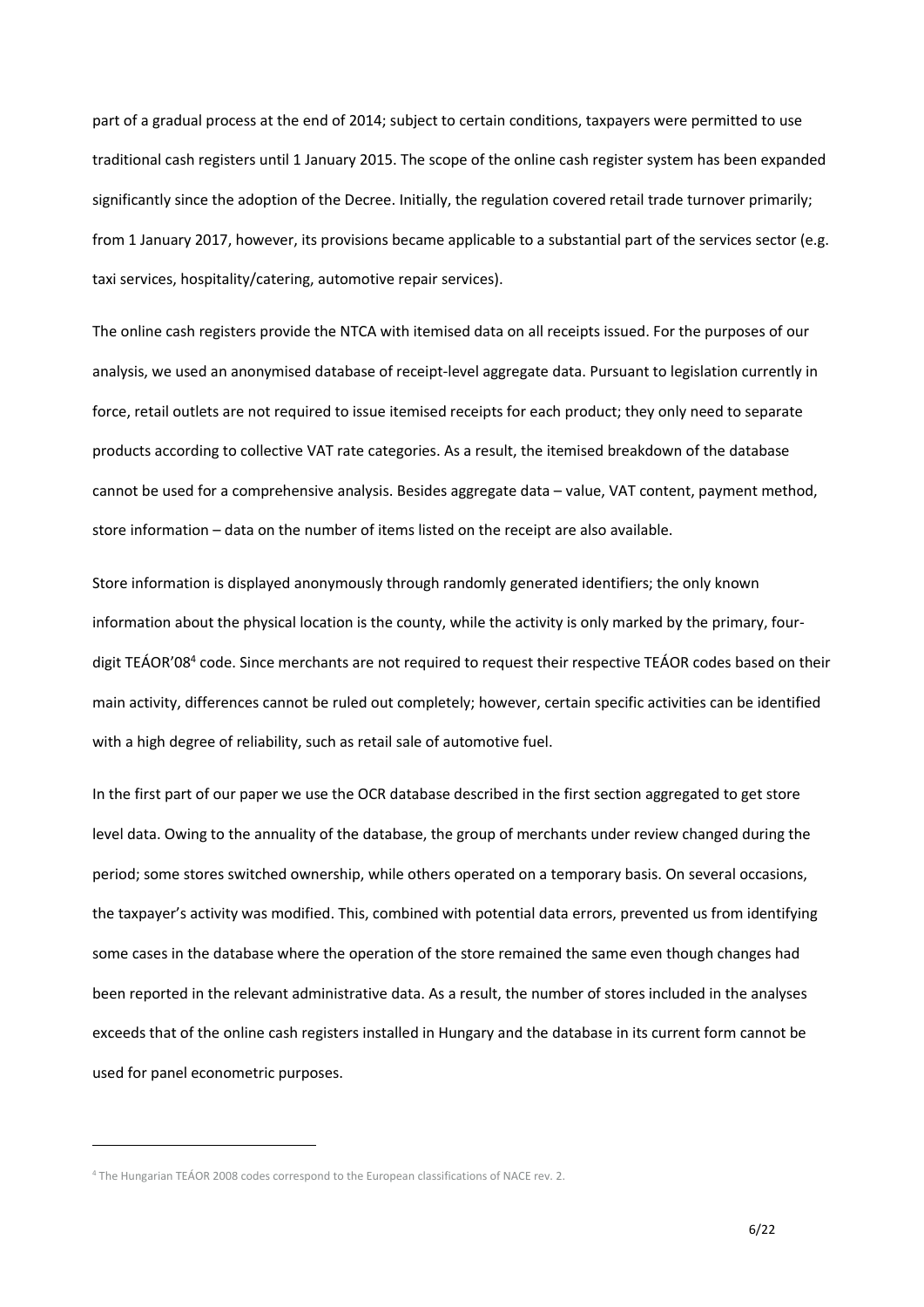This problem occurs on a monthly basis; within the month, however, both the actual number of stores and the links within a network can be identified with a high degree of certainty. We corrected this anomaly by segregating the database monthly and created subsamples for every month. In this way every store has 24 versions in the database. If the identification anomaly correlates with store size, this approach makes sure that in the final database the distribution does not change. In any other case, for example if the bigger stores would be easier to follow between months, the raw dataset would have a higher percentage of smaller stores than in reality. In our analysis we estimate one model on the entire database. We differentiate the different subsamples with a dummy variable, but the marginal effects of the predictors will be the same.

The basis of our analysis for analysing card usage is the transaction database of online cash registers. The database contains data for 2015 and 2016 and its records have been processed fully anonymised. We dismissed negative transactions and those exceeding HUF 50 million, but did not apply any filters regarding store size.

#### **3.2. Variables used in the model**

#### 3.2.1. Card acceptance

#### **Dependent variable**

In line with our research question, the primary dependent variable is card acceptance. A merchant or a store is considered to be a point of sale when payment card transactions are linked to it in the database. Since payment information is often entered manually in the cash register, some transactions might be erroneous. For the purposes of our analyses, we selected 0.5% as the lower margin of error.

#### **Company size**

In our analysis, store size is the most important and most decisive explanatory variable. As we have no external information on the store, annual turnover is derived from the sum of the relevant receipts. Although this rough time series has good mathematical attributes – a lognormal-exponential distribution –, owing to the identification problems mentioned above it may cause bias. Since in some cases a single business may be included more than once (due to store information modifications), it would appear in the database as several, small-turnover stores.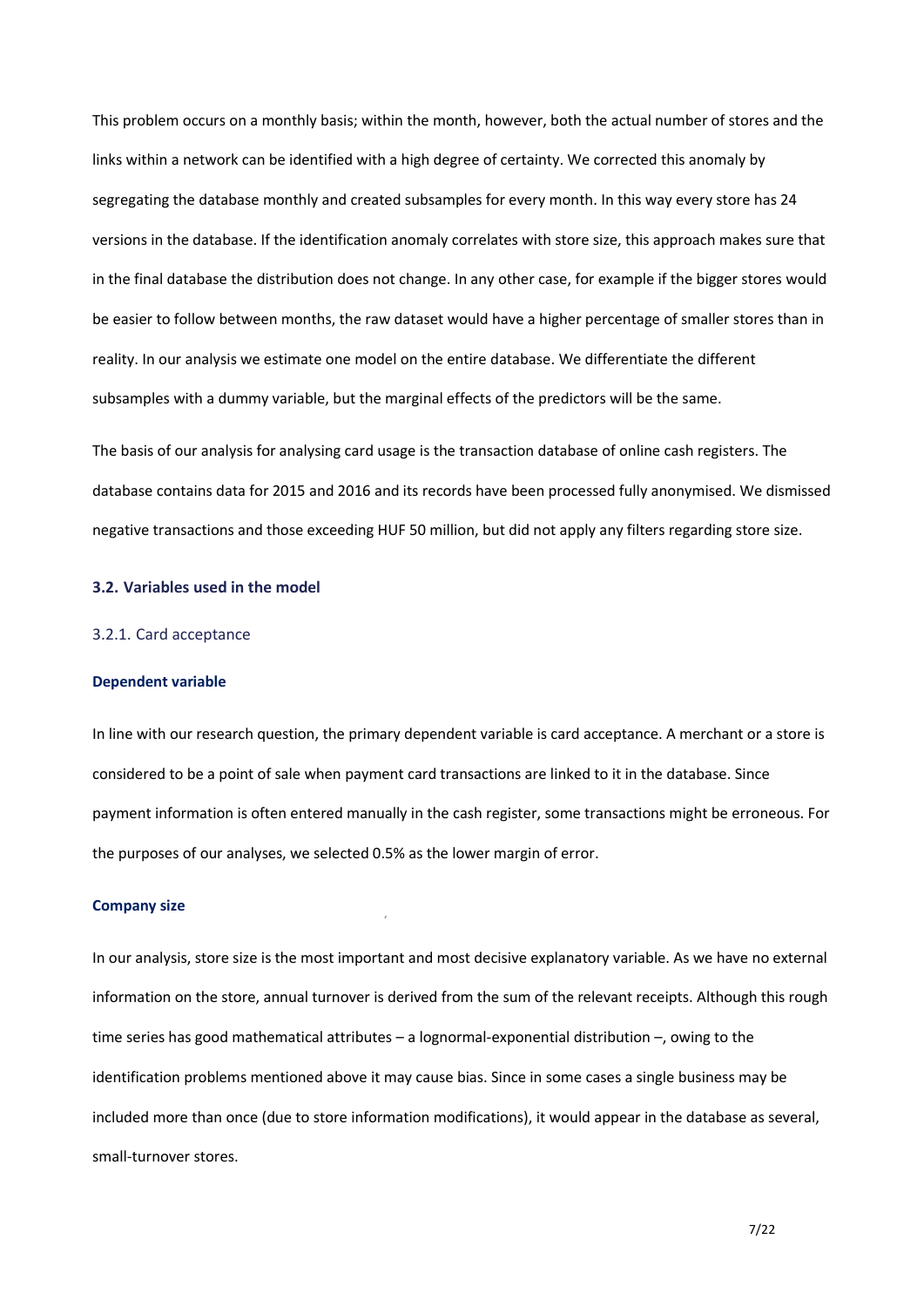Therefore, we use annualised turnover calculated on the basis of actual turnover and opening days. The review period – 2015–2016 – includes the mandatory Sunday closure as well as the period following the revocation of the regulation (the provision on the repeal was announced on 15 April 2016). The projection base, therefore, is not identical in the two years concerned; we define the proportion in such a way that the modes of the two size distributions overlap.

There is a strong correlation between store size and card acceptance but it is non-linear; therefore, complex functional forms are required to ensure good explanatory power. In the models we include the log of the yearly revenue and several of its higher degree orthogonal polinomials.

#### **Value categories**

Based on the payment literature, the willingness to accept payment cards strongly depends on payment value. Presumably, therefore, in the case of stores with the same annual turnover actual card usage is likely to be higher in businesses where the majority of transactions fall into the appropriate value category as opposed to the stores whose turnover, for the most part, comprises mainly very small-value or very large-value transactions. With that in mind, turnover was broken down according to value categories as follows:

| Value category                           | Average card usage in 2015-2016 |
|------------------------------------------|---------------------------------|
| transactions below HUF 1,000             | 5.0%                            |
| transactions of HUF 1,000 - HUF 5,000    | 15.1%                           |
| transactions of HUF $5,000 - HUF 10,000$ | 27.7%                           |
| transactions of HUF 10,000 - HUF 20,000  | 37.0%                           |
| transactions above HUF 20,000            | 29.6%                           |

#### Table 2: Card usage by value category

As regards the turnover structure, we can examine absolute and relative turnover separately in each individual category. In the case of ratios, the benchmark category is always the highest value category. Due to the nature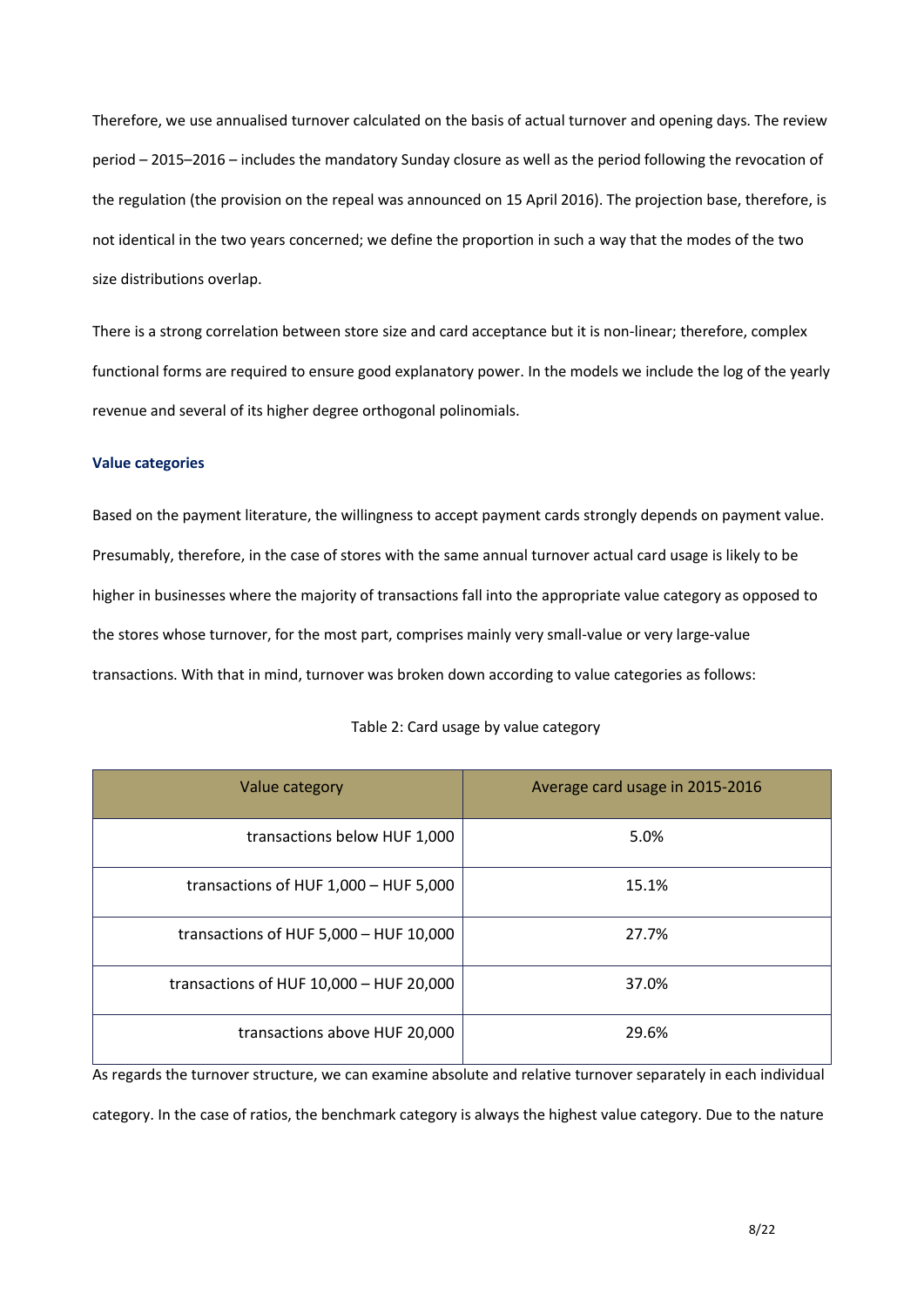of the relationship, given the limited number of explanatory variables, the final models include the turnover's log and its square.

## **Temporal attributes of the store**

Not only the annualised turnover of the stores, but also the turnover's monthly and weekly distribution can be established based on the dates indicated on the receipts. Accordingly, in our analysis we also studied the effect of the weekly turnover structure on card acceptance. For the most part during the two years under review, the decree on Sunday store closure was in effect in the retail sector. Family-owned stores represented the main exceptions. Consequently, Sunday opening hours can be used as a proxy for ownership. Since the correspondence is imperfect, this variable is included in conjunction with the TEÁOR variable in the models. In this way, we can separate the effects of individual sectorial exceptions from the attributes of the owner.

Since the store's closure on Mondays and Tuesdays proved to have a significant explanatory power in our analysis, this serves as the control variable in the rest of the models. These attributes are linked to special stores – e.g. museum gift shops, sample stores – where the business is not considered to be an independent financial unit.

#### **Network attributes**

A large part of the retail sector operates in the form of a network; in other words, numerous outlets are operated by a single legal entity. According to our hypothesis, the fact that the store is part of a chain affects card acceptance decisions in two ways. In networks were each member of the network belongs to the same category – it accepts or does not accept card payments – card acceptance is presumably based on a networklevel decision; therefore, the decision situation itself may differ from that of independent stores. By contrast, in networks where, according to the observations, card acceptance is based on the independent decision of the store, the decision situation is determined by the store's unique characteristics. Therefore, our models we included dummy variables for the three types of stores – independent store, independent decision, network decision –; moreover, in the case of network stores, we also included the network's total turnover and the number of stores included in the network. According to the cross-sectional analyses, the correlation is nonlinear; therefore, we also include the squared terms in the regressions.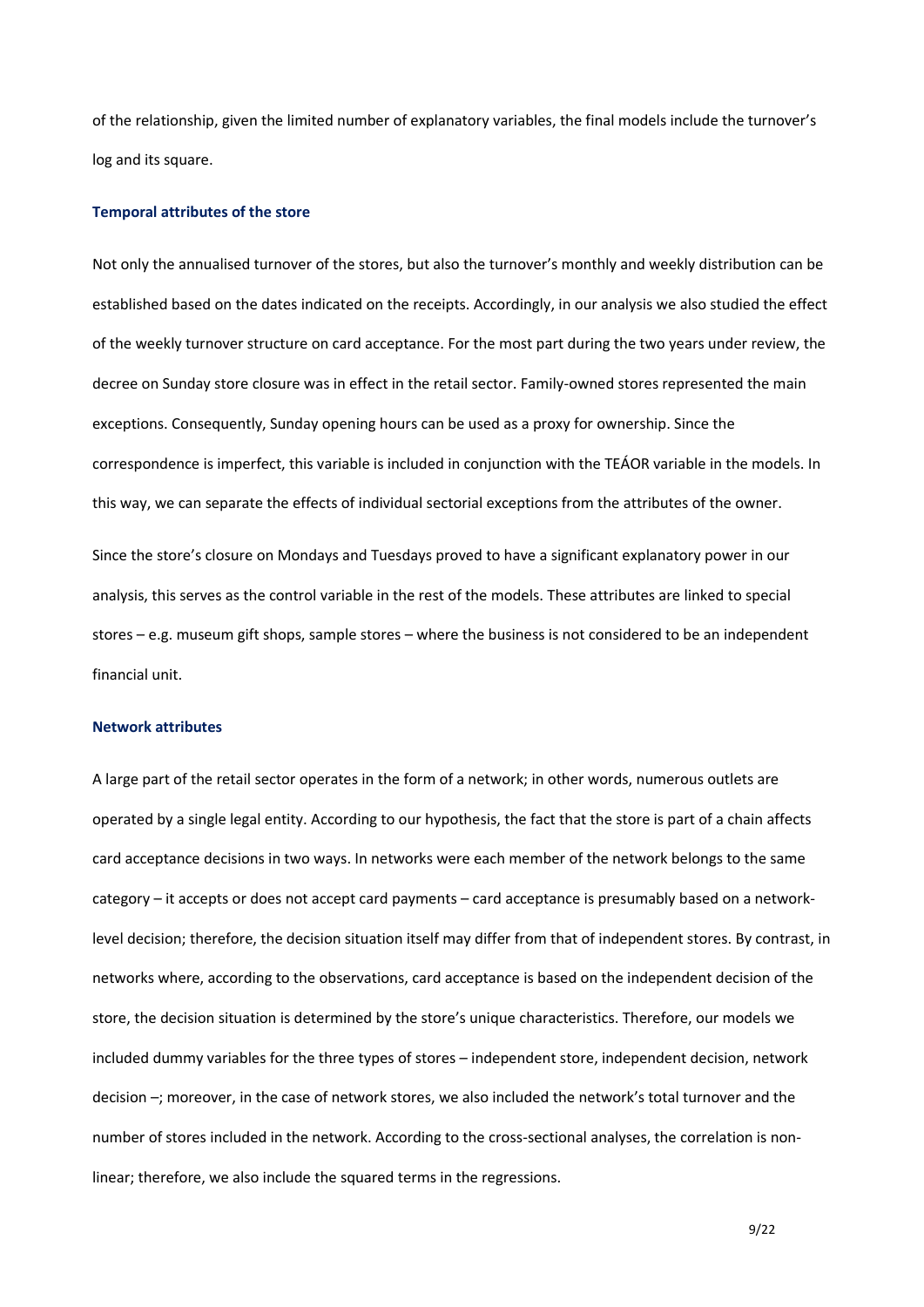#### **Activity**

The NTCA database includes the four-digit TEÁOR identifier of the stores' primary activity. Due to the nature of the sample, nearly three thirds of the stores belong to the narrowly interpreted retail sector. In several cases during the modelling, estimating the detailed breakdown is problematic and cannot even be performed completely – for example, where certain secondary activities only involve stores accepting or not accepting cards – or the large number of dummy variables poses obstacles to the estimation of the model. Because of this, we only use the first digit of the identifier.

#### **County code**

To ensure the anonymity of the stores, the explanatory variables do not include the precise physical location, only the county identifier. Unfortunately, this restricts the examination of stores that have a different customer base significantly, as we could only distinguish between 21 different types. In consideration of this, the models do not include customer base information, only the dummy variables of the county codes and the capital city.

#### **Item number**

The database includes the number of products purchased under each receipt. This allowed us, on the one hand, to use the total item number of the store as another approach to the size variable and to introduce average and maximum item numbers. The average and the maximum item number presumably correlates strongly with the payment time and as such, it is used as the proxy variable of the latter. We used average payment value as the control variable in several cases; however, this variable correlates extremely strongly with the decomposition of the turnover by value and with the proportions of the ranges.

## 3.2.2. Card usage

#### **Dependent variable**

The main outcome variable of the analysis is the binary variable of card payment. Unlike in theoretical models, in practice payers may use cash and payment cards simultaneously. In the database, the share of cards was 100 per cent in 98 per cent of the card transactions. For the rest of the transactions, the limit of card payment has been defined at a share of 10 per cent.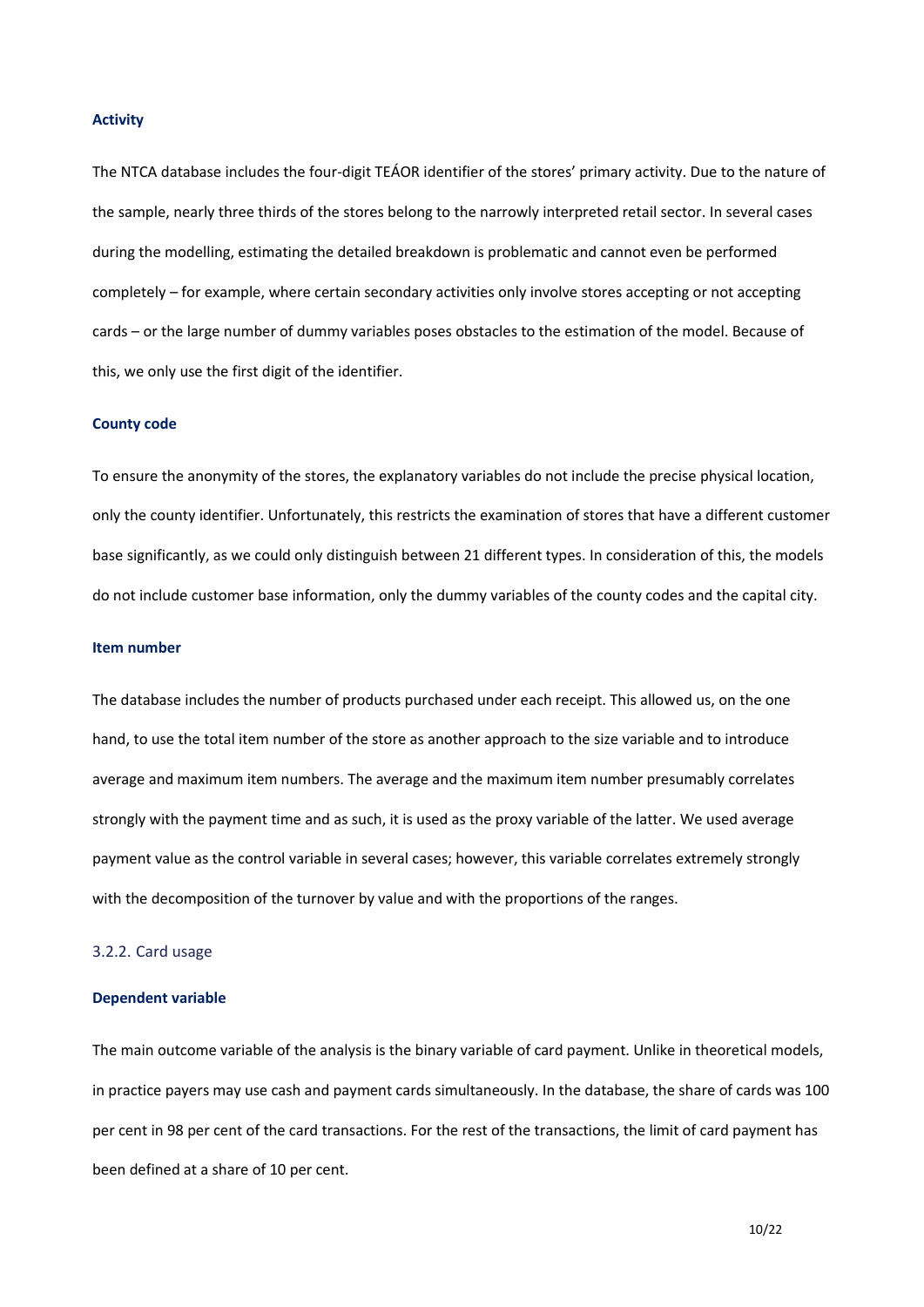## **Transaction value**

The database contains the receipt's gross and net value and its breakdown according to the five VAT rates. Gross value is considered to be the main value of the transaction and in view of the high multicollinearity, we do not use the net value. Since transaction values roughly follow a log-normal distribution, the log of the gross value was also included. In addition, because of the decreasing card usage rate observed for high payment values, we doubled all size variables into values above and below HUF 32,000, which allows the originally monotonic functional form to have an up-sloped and a down-sloped section.

#### **Item number**

The number of items purchased was also indicated on the receipts, and the model includes this information as an explanatory variable. Since we do not have direct information on the exact number of items, item number became a proxy variable of purchase size. Based on the non-linear relationship observed by the cross-sectional analysis, we also included the square of the item number in the model.

#### **Ease of payment**

The granulated nature of the database provides the means for using such computed variables in the model that can be generated only with a low degree of reliability based on questionnaire and diary based surveys. We approximate the ease of payment by using the number of banknotes and coins handled in the ideal case as a dummy variable, up to a value of 10. These variables capture the ease of cash payment, which presumably correlates with payment time and as such, it can be considered a cost variable.

#### **Store attributes**

Although the model constructed for card acceptance contained numerous variables, due to space limitations, we can only include the most important ones in this part of the study. As regards store attributes, most models include the log and square of annualised turnover and the aggregate form of the activity.

## **County data**

In the card acceptance model, county effects did not correlate significantly with the county's level of development, but a correlation can be observed during card usage on raw data. We estimated county codes in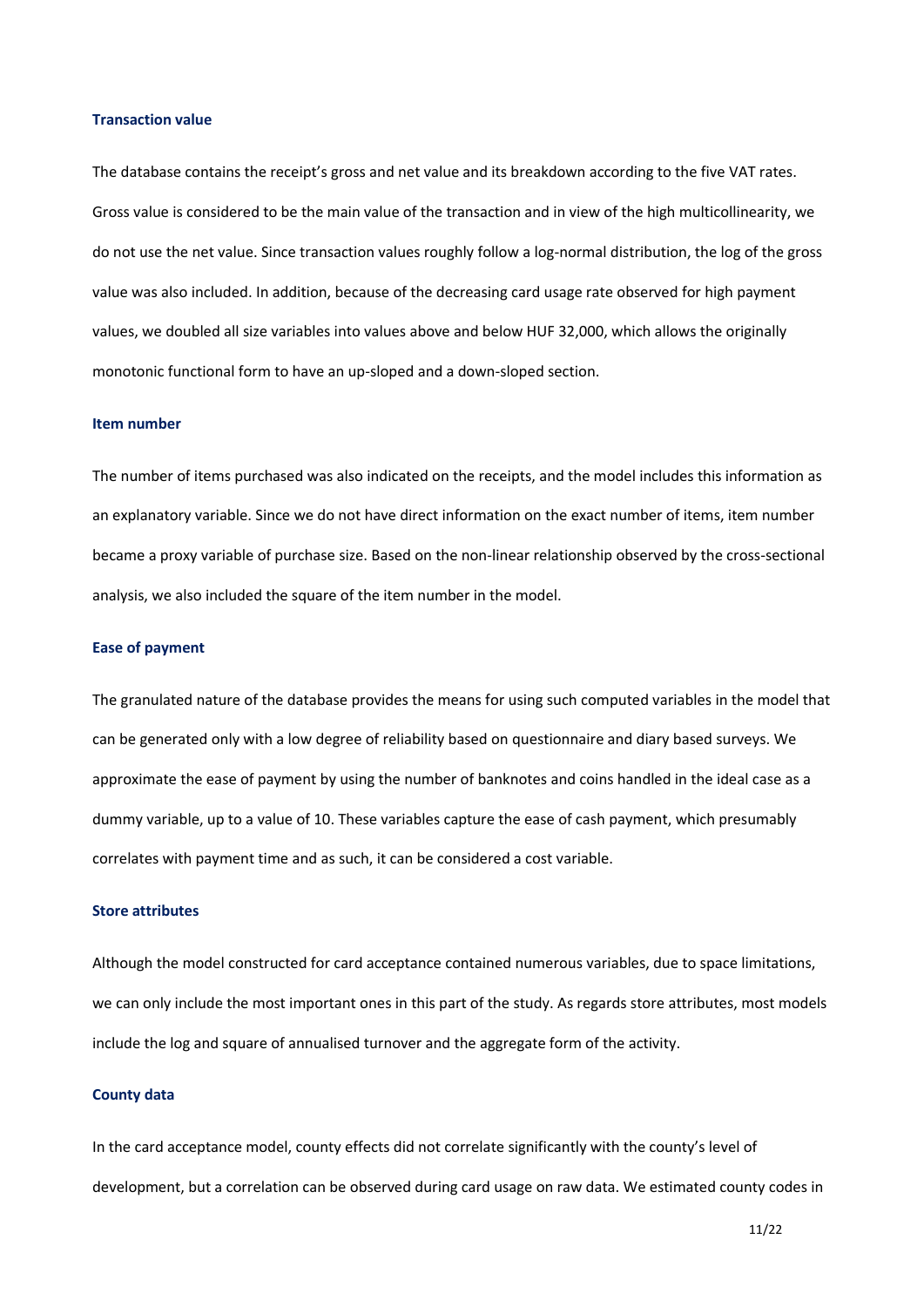two steps: the main regression includes only the county dummy variables, while in the second step we focus on the correlation between the coefficients and the main socio-demographic data of individual counties.

## **Temporal data**

The database contains data for a two-year period, which reflect significant monthly and weekly seasonality. Since a sufficient amount of data was available, we included yearly and monthly dummy variables and dummies pertaining to the days of the month and the days of the week.

#### **Inverse Mills ratio**

As card usage and card acceptance mutually affect each other, the model calculated by us reflects a significant degree of selection bias. In order to remove the bias, we also included the inverse Mills ratio computed from the probit version of the model constructed for card acceptance. The Heckman selection thus performed reduces estimation uncertainty, especially in the case of the affiliated store data.

## **3.3. Random stratified sampling**

The objective of our analysis is to compare the models estimated on the full database to random subsamples of the administrative database. We created three types of random stratified samples for both the card acceptance and the card use model. Our aim was to determine which kind of stratified sampling provides the best estimates. For this reason we stratified the database based on counties, industries and store size. In both the acceptance and in the usage model we created stratas for every month and the respective subcategory. For the card acceptance model we took 10 random samples of 1 percent of the data from each strata of the store database, for the card use model the sampling ratio is only 0.01 % from the transactional dataset. To best simulate the methods of merchant surveys the transaction sampling should be based on randomly selecting stores from the database. Since there is significant size heterogeneity of stores, the random samples would provide vastly different number of transactions for the samples. To make the subsamples comparable for this small number of samples we do not follow this approach.

The card usage model estimated on the entire database is highly resource intensive and takes a considerable amount of time; by using stratified sampling we can create models in a more efficient way. To minimize the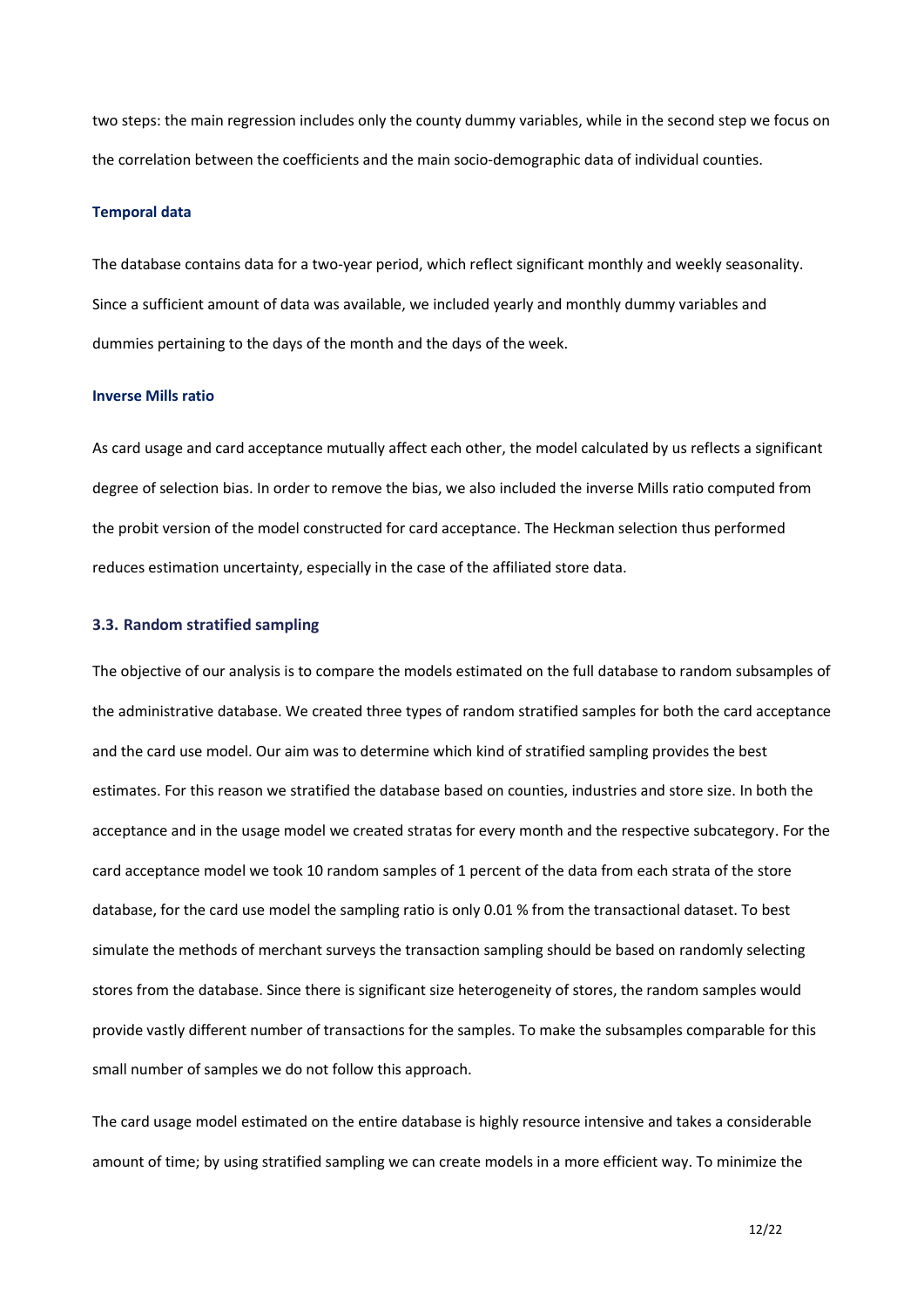complexity of the model we omit the breakpoint for the transaction size – use relation at 32 000 HUF and only model transactions which are below this threshold. For computational purposes in the card usage model Frisch-Waugh-Lovell (FWL) Theorem is applied and we use Iteratively Reweighted Least Squares (IRLS) algorithm, which is equivalent to full maximum likelihood (Lowell 2008).

## 4. RESULTS

## **4.1. Card acceptance**

Our analysis focus on three types of explanatory variables: county effects, industry effects and store size effects on the entire sector. Due to the high number of control variables we only discuss the estimates for these groups of variables. On general for the 88 parameter estimates on average the stratas based on the size of the store provide the best estimates – the average of the 10 subsample is in 52 cases inside of the 95 % confidence interval.

The model based on the entire database clearly shows that the most important factor – in line with the literature results – is the size of the store, which we characterise by the annual revenue. The distribution of store sizes follow a lognormal distribution which means that in the county and industry based stratas there is a low probability that they will be included in the sample. Without the biggest retailers, where county and industry effects are small compared to the size effects the estimates for these variables will on general be biased. The county and industry stratas overestimate these effects.

1. Figure: Average county dummy coefficient estimates in the card acceptance model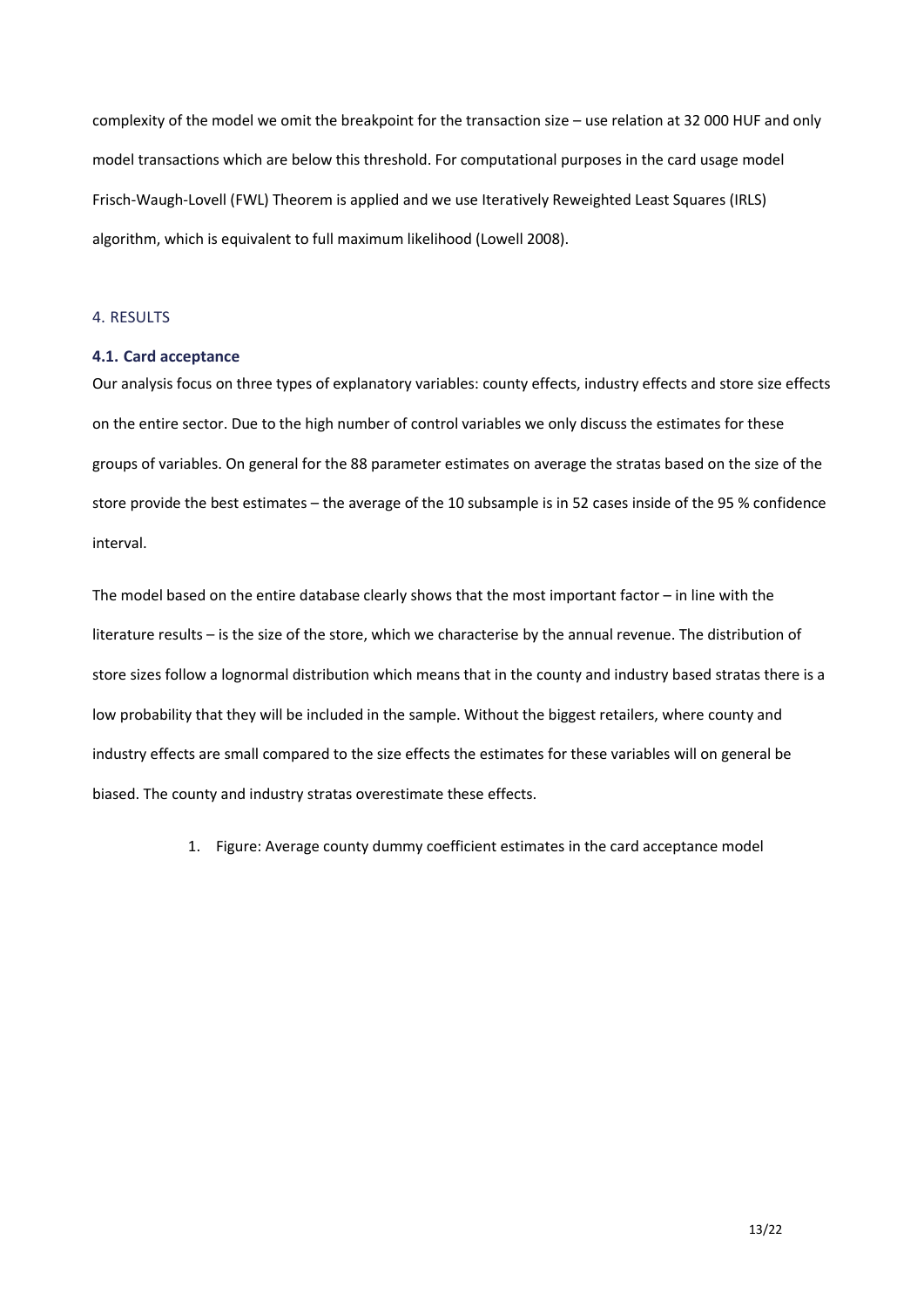

Since the functional relation between size and acceptance is non-linear and non-monotone, the stratas of the counties and industries do not provide good fits for these higher order polynomials and most of the size related variables – share of different size transactions, volume of transactions. In the case of industry effects the size based stratas underperform the industry based stratas. The industry distribution of the database is heavily concentrated on retail services and the other categories have only a very small share. The three categories of size effects – direct annual revenue, share of different size transactions and volume of transactions – are on general better estimated by size stratas.

In conclusion we can state that the most efficient stratification is a random stratified sampling based on different store size categories and not on geographical or industry classification. The main causes are the importance of annual revenue over county and industry effects in card acceptance decisions and the complex functional relation between the two. By not basing stratification on store sizes as well, the model overestimates the other effects.

## **4.2. Card usage**

In the case of modelling payment card use the above approach does not lead to good estimates. The model estimated on the full dataset clearly shows that the single most important factor is the transaction value and its higher order orthogonal polynomials. We simulate random stratified subsamples based on counties, industries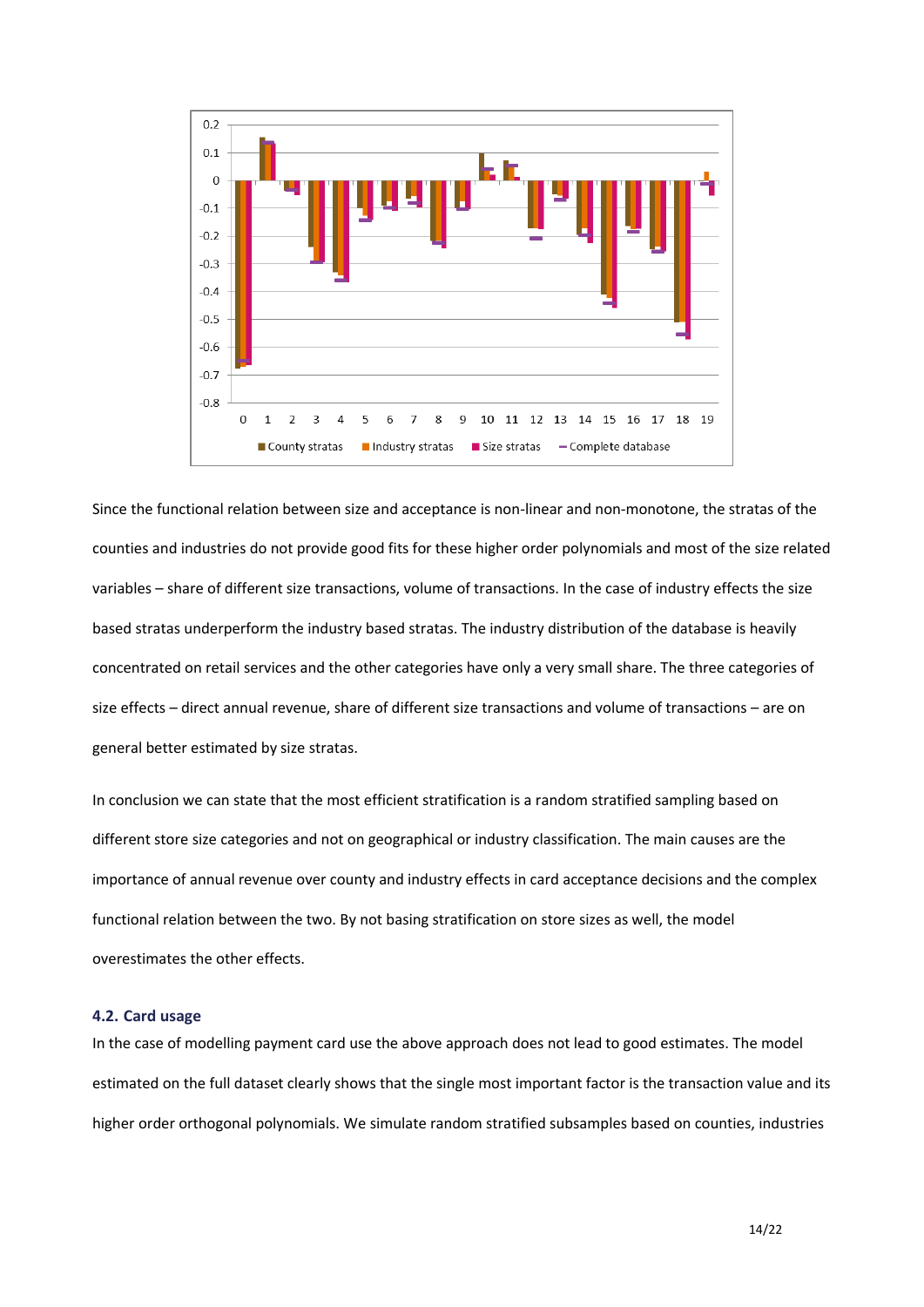and store sizes and not on transaction size. Because of this there is no single best method from these three types of stratification.



2. Figure: Average industry dummy coefficient estimates in the card use model

Because of the extremely small standard errors calculated from nearly 5 billion transactions all subsample estimation are on average outside of the 95 % confidence intervals. Based on the average estimations, the county stratas provide the closest estimations for most variables. The reason for this is the much greater county effect in card use decisions compared to card acceptance. However as opposed to what we observed in the card acceptance model, there is no difference in biases between the three types of stratification. All three models on average overestimate the county and transaction size effects, and underestimate the industry effects.

The main reason that the above stratifications provide poor results is the lognormality of transaction size distribution – which is similar to the lognormal distribution of store sizes. By not basing the stratification on this characteristic we do not make ensure that enough high value transaction is in the subsample. This bias is present even by limiting the sample to transaction below 32 thousand HUF (~100 EUR). Without this filtering, the absence of these extreme value transactions together with the non-monotonic, non-linear relationship between transaction size and use for the entire database would probably create even less efficient estimations.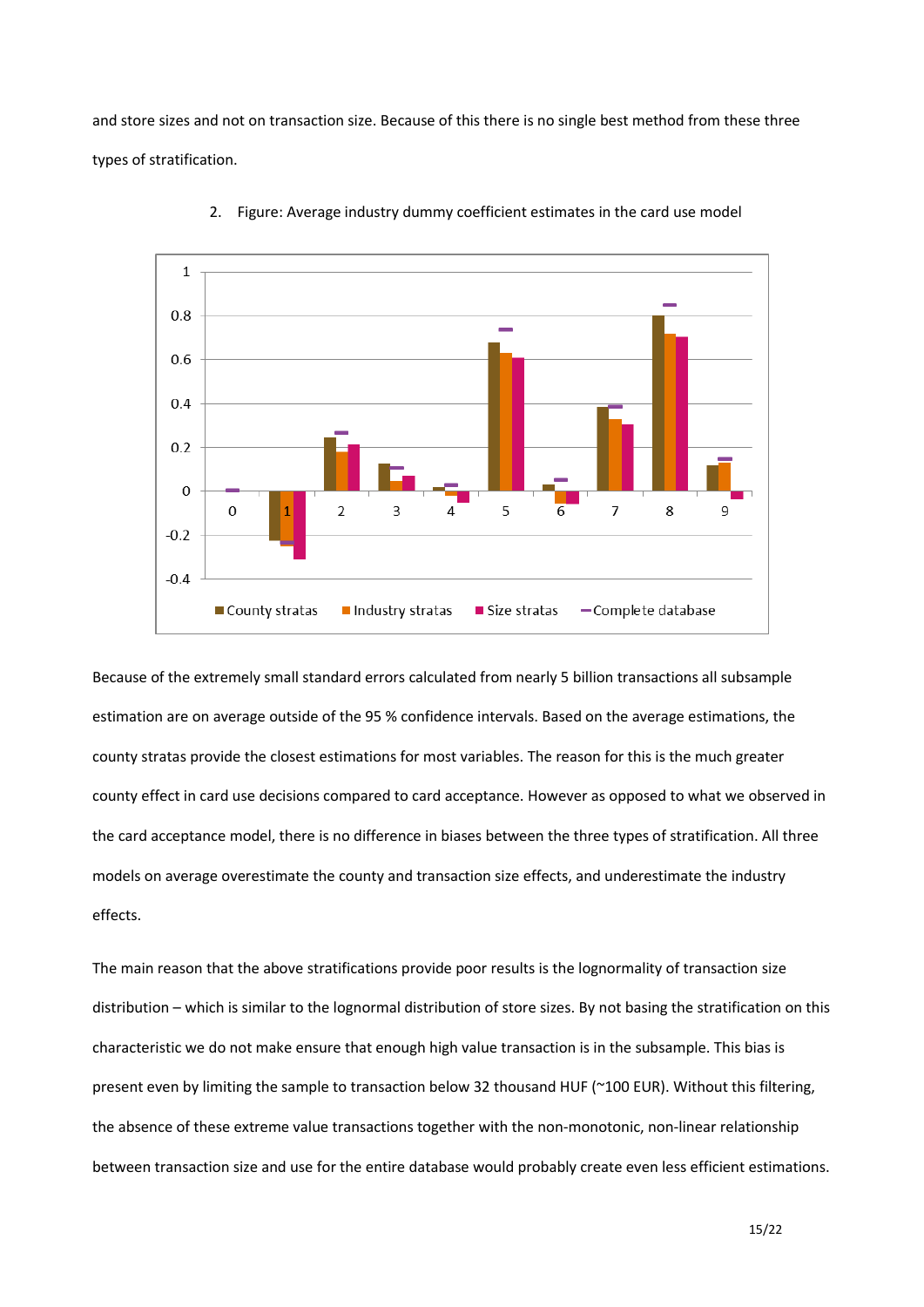In conclusion we can state that the usual stratification of merchant survey – geographical location, industry, size – is not applicable to card use models because they omit the most important factor in card use decision, the value of the transaction. From these three types of stratification, the county stratas provide the best estimates but there is a systematic bias for all three types of stratification.

### 5. CONCLUSION

In our paper we analysed payment card acceptance and payment card use decisions in retail situations comparing logit models estimated on the comprehensive Online Cashier Register database and random stratified subsamples. We compare county, industry and store size stratas with the true population estimates to simulate the usual stratification criteria for merchant surveys.

In our model we control for several other factors relevant in payment instrument adoption and use but we primarily focus on the performance of these three types of stratification to estimate the exact county, industry and size effects for the entire population. In our comparison we create 10 random stratified subsamples of 1 percent of the merchant database and 10 random stratified subsamples of 0.01 percent of the transaction database.

In the card acceptance model the stratification based on the store sizes provide the best estimates. In card acceptance decisions the most important factor is the size of the store, and other size related variables. However the store sizes follow a lognormal distribution. With small samples there is a high probability that the subsample does not have enough big stores and the average effects of size will be underestimated, the county and industry effects overestimated. In the card usage model we evaluate the same subsample types and show that county stratification provides the best results. However due to the same problem as in the acceptance model – lognormal distribution, non-monotone relation – and not creating stratas on transaction sizes all of the three analysed subsampling provide systematic biases.

In conclusion it can be stated that in card acceptance models the store size stratification provides good estimates, however the same stratification cannot be used to effectively estimate variable effects in a card usage model.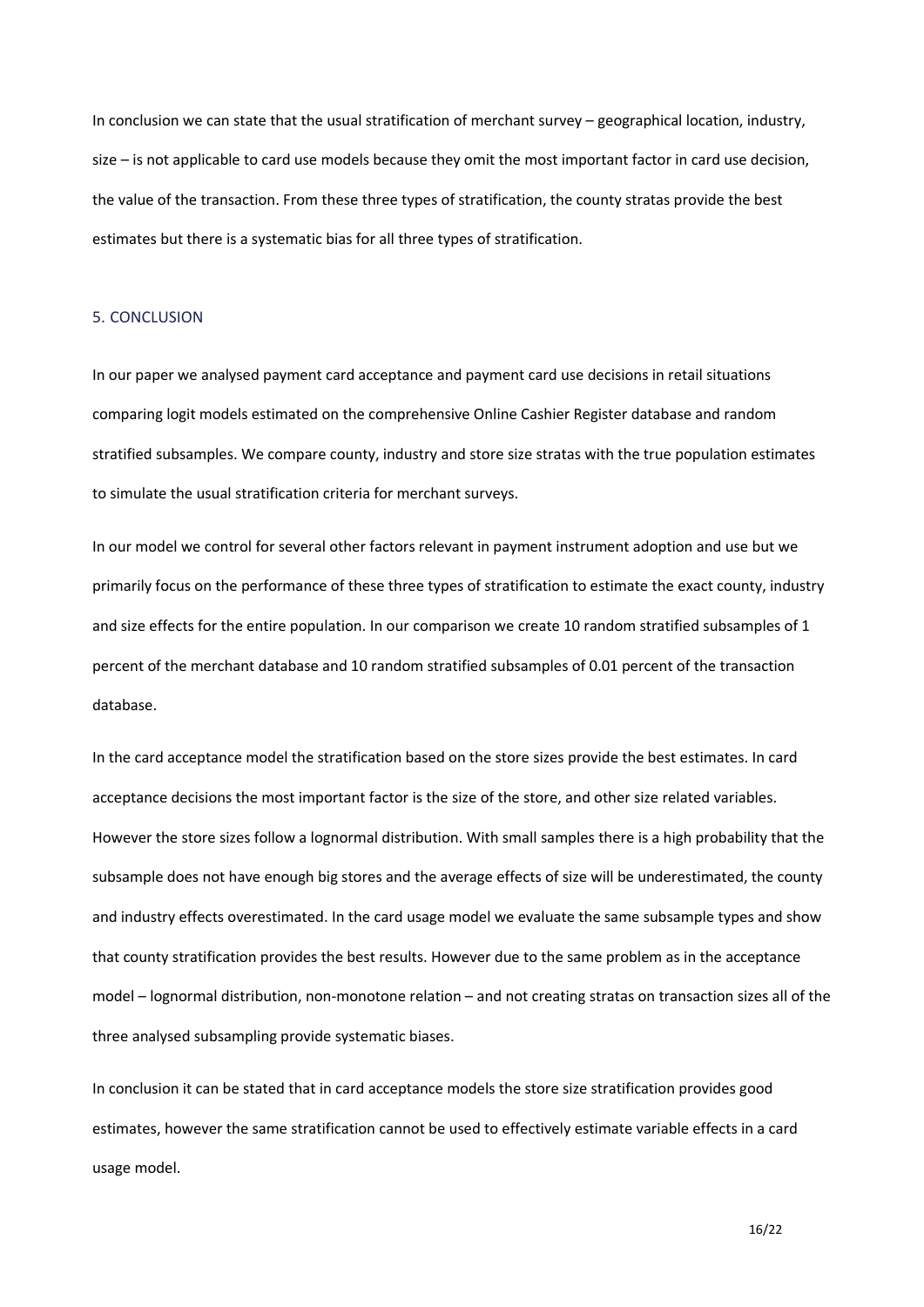## 6. REFERENCES

**Arango**, C., - **Taylor**, V. (2008). *Merchant acceptance, costs, and perceptions of retail payments: a Canadian survey* (No. 2008-12). Bank of Canada Discussion Paper.

John **Bagnall**, David **Bounie**, Kim P. **Huynh**, Anneke **Kosse**, Tobias **Schmidt**, Scott **Schuh**, Helmut **Stix** (2014): *Consumer Cash Usage A Cross-Country Comparison with Payment Diary Survey Data* ECB Working Paper Series No. 1685 / june 2014

**Baxter**, William P. (1983), *Bank Interchange of Transactional Paper. Legal and Economic Perspectives*. Journal of Law and Economics, vol. 26 no. 3, pp. 541−588.

Wilko **Bolt** (2008): *Consumer Choice and Merchant Acceptance of Payment Media*. DNB Working Papers No. 197 December

Wilko **Bolt**, Nicole **Jonker**, Corry van **Renselaar** (2010): *Incentives at the counter: An empirical analysis of surcharging card payments and payment behaviour in the Netherlands* Journal of Banking & Finance 34 1738–1744

Ron **Borzekowski**, Elizabeth K. **Kiser**, Shaista **Ahmed** (2006): *Consumers' Use of Debit Cards: Patterns, Preferences, and Price Response* Finance and Economics Discussion Series Divisions of Research & Statistics and Monetary Affairs Federal Reserve Board, Washington, D.C. 2006-16

Tamás **Briglevics**, Scott **Schuh** (2014): *This Is What's in Your Wallet... and How You Use It* Working Paper Series no 1684 / june 2014 European Central Bank

Michael **Cohen**, Marc **Rysman** (2013): *Payment Choice with Consumer Panel Data* Federal Reserve Bank of Boston Working Papers No. 13-6

Carin van der **Cruijsen,** Mirjam **Plooij** (2015): *Changing payment patterns at point-of-sale: their drivers*  DNB Working Paper No. 471 / April 2015

Kim P. **Huynh**, Philipp **Schmidt-Dengler** and Helmut **Stix** (2014): *The Role of Card Acceptance in the Transaction Demand for Money* Bank of Canada Working Paper/Document de travail 2014-44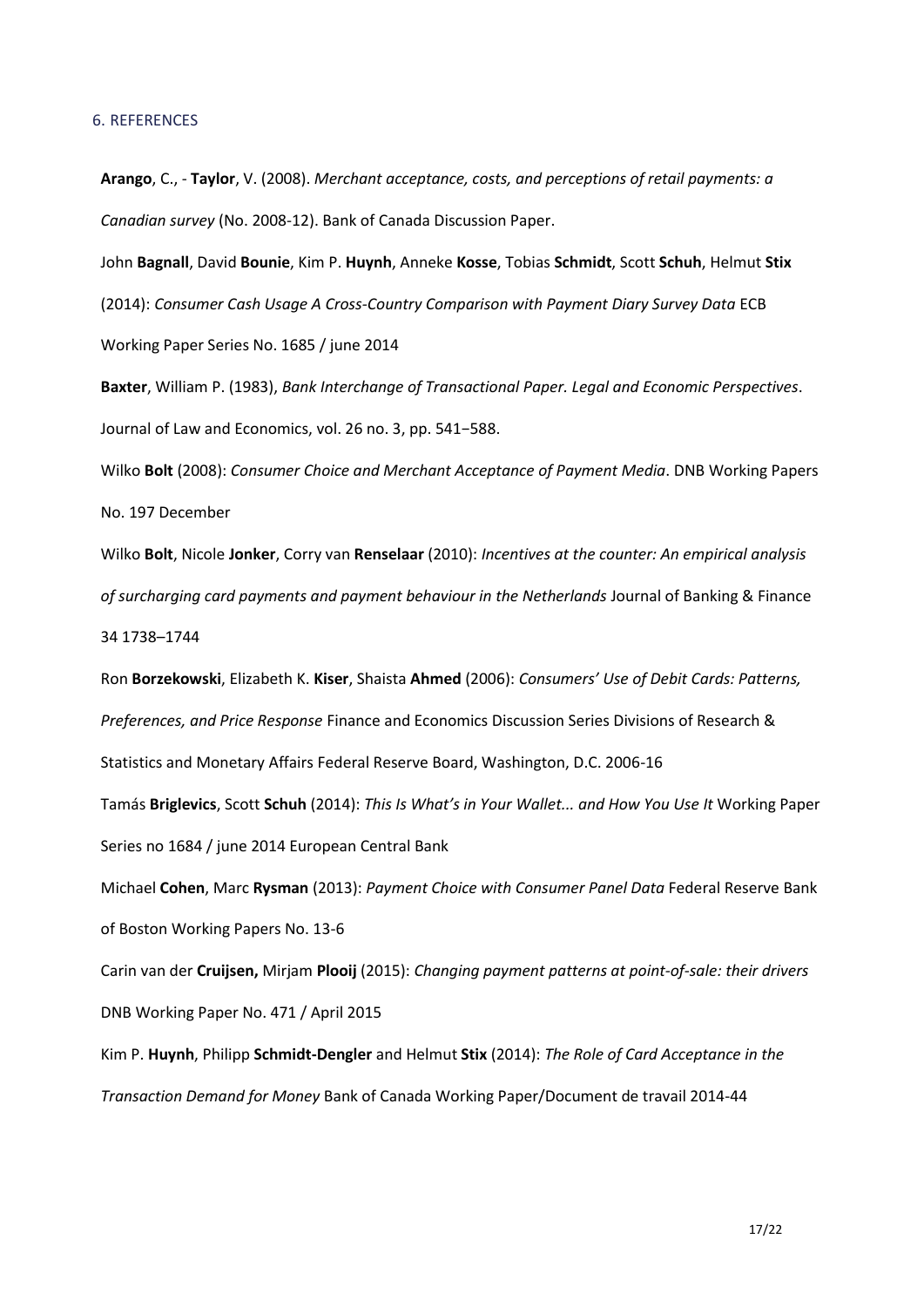D., M. **Humphrey** – T. **Willesson**, Lindblom, and G. **Bergendahl** (2003): *What Does it Cost to Make a Payment*? Review of Network Economics (2): 159–74.

Nicole **Jonker** (2011): *Card acceptance and surcharging: the role of costs and competition*. DNB Working Paper No. 300 May

Elizabeth **Klee** (2008): *How people pay: Evidence from grocery store data* Journal of Monetary Economics 55 526–541, 17 February 2008

Éva **Keszy-Harmath**−Gergely **Kóczán**−Surd **Kováts**−Boris **Martinovic**−Kristóf **Takács** (2012): The role of the interchange fee in card payment systems MNB Occasional Papers 96.2012

**Lovell**, M., (2008): *A Simple Proof of the FWL (Frisch,Waugh,Lovell) Theorem*. Journal of Economic Education.

William J. **Reed** – Murray **Jorgensen** (2004): *The Double Pareto-Lognormal Distribution – A New Parametric Model for Size Distributions*. Communications in Statistics - Theory and Methods 33/8

Michal **Polasik**, Piotr **Fiszeder** (2014): *Factors determining the acceptance of payment methods by online shops in Poland*

**Rochet**, Jean-Charles – Jean **Tirole** (2003), 'An Economic Analysis of the Determination of Interchange Fees in Payment Card Systems', Review of Network Economics, vol. 2 no. 2, pp. 69−79. **Rochet**, Jean-Charles – Jean **Tirole** (2007), '*Must-take cards and the Tourist Test'*, DNB Working Paper, no. 127, January, De Nederlandsche Bank.

**Takács**, Kristóf (2011): *A magyar háztartások fizetési szokásai* MNB-Occasional Papers 98. 2011 Zhu **Wang**– Alexander L. **Wolman** (2014): *Payment Choice and the Future of Currency: Insights from Two Billion Retail Transactions* Federal Reserve Bank of Richmond Working Paper No. 14-09R October **Wright**, Julian (2003), *Optimal Card Payment Systems*, European Economic Review, vol. 47 no. 4, pp. 587−612.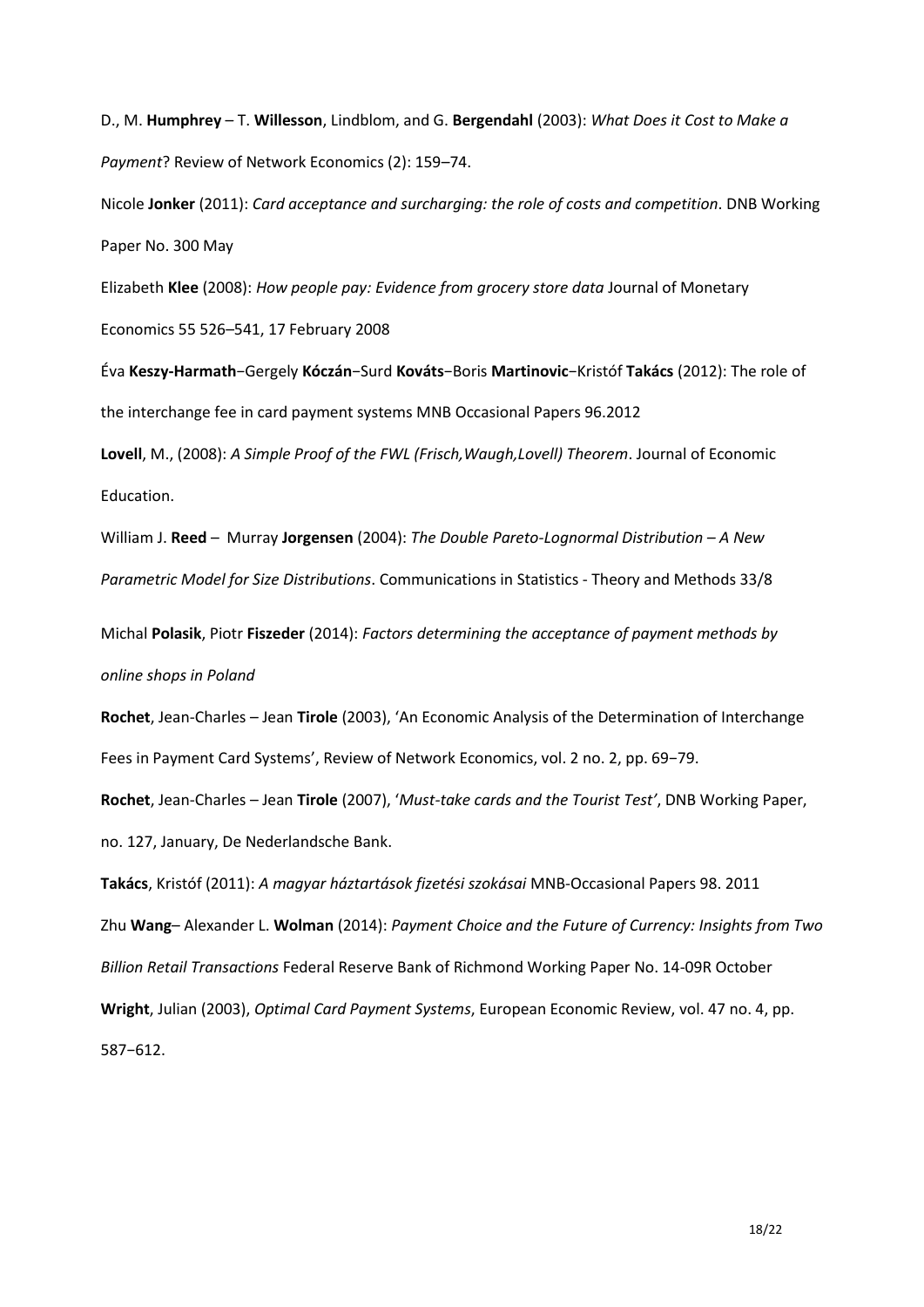# 7. ANNEXES

## **7.1. Card acceptance model average coefficient estimates**

|                              | <b>Full dataset</b> | County<br>stratas | Industry<br>stratas | Size stratas |
|------------------------------|---------------------|-------------------|---------------------|--------------|
| (Intercept)                  | $-1.276$            | $-2.216$          | $-0.862$            | $-1.647$     |
| Average number of items      | $-0.135$            | $-0.140$          | $-0.135$            | $-0.138$     |
| Average value of transaction | 0.000               | 0.000             | 0.000               | 0.000        |
| <b>Closed on Monday</b>      | $-0.254$            | $-0.261$          | $-0.241$            | $-0.238$     |
| <b>Closed on Tuesday</b>     | 0.018               | 0.021             | 0.003               | 0.001        |
| Open on Sunday               | $-0.392$            | $-0.380$          | $-0.410$            | $-0.403$     |
| Number of items              | 0.000               | 0.000             | 0.000               | 0.000        |
| County $code = 0$            | $-0.649$            | $-0.678$          | $-0.671$            | $-0.663$     |
| County code = 01             | 0.136               | 0.157             | 0.142               | 0.135        |
| County code = 02             | $-0.035$            | $-0.035$          | $-0.034$            | $-0.052$     |
| County code = 03             | $-0.295$            | $-0.240$          | $-0.292$            | $-0.295$     |
| County code = $04$           | $-0.360$            | $-0.329$          | $-0.341$            | $-0.366$     |
| County code = 05             | $-0.143$            | $-0.097$          | $-0.126$            | $-0.142$     |
| County $code = 06$           | $-0.100$            | $-0.089$          | $-0.074$            | $-0.108$     |
| County code = 07             | $-0.082$            | $-0.065$          | $-0.055$            | $-0.096$     |
| County code = 08             | $-0.225$            | $-0.217$          | $-0.216$            | $-0.243$     |
| County code = 09             | $-0.103$            | $-0.100$          | $-0.073$            | $-0.101$     |
| County code = 10             | 0.040               | 0.099             | 0.046               | 0.022        |
| County code = 11             | 0.053               | 0.072             | 0.048               | 0.013        |
| County code = 12             | $-0.209$            | $-0.171$          | $-0.171$            | $-0.176$     |
| County code = 13             | $-0.070$            | $-0.050$          | $-0.054$            | $-0.064$     |
| County code = 14             | $-0.198$            | $-0.195$          | $-0.172$            | $-0.224$     |
| County code = 15             | $-0.441$            | $-0.410$          | $-0.423$            | $-0.457$     |
| County code = 16             | $-0.185$            | $-0.164$          | $-0.176$            | $-0.173$     |
| County code = 17             | $-0.256$            | $-0.246$          | $-0.237$            | $-0.255$     |
| County code = 18             | $-0.554$            | $-0.511$          | $-0.509$            | $-0.570$     |
| County code = 19             | $-0.012$            | 0.000             | 0.032               | $-0.054$     |
| County code = 20             | 0.000               | 0.000             | 0.000               | 0.000        |
| County $code = 21$           | 0.000               | 0.000             | 0.000               | 0.000        |
| Network store count          | $-0.008$            | $-0.008$          | $-0.008$            | $-0.008$     |
| Network store count squared  | 0.000               | 0.000             | 0.000               | 0.000        |
| Network sum value            | $-0.275$            | $-0.226$          | $-0.332$            | $-0.230$     |
| Network sum value squared    | 0.015               | 0.014             | 0.016               | 0.014        |
| SHARE_10K                    | 0.079               | 0.660             | 0.445               | 0.111        |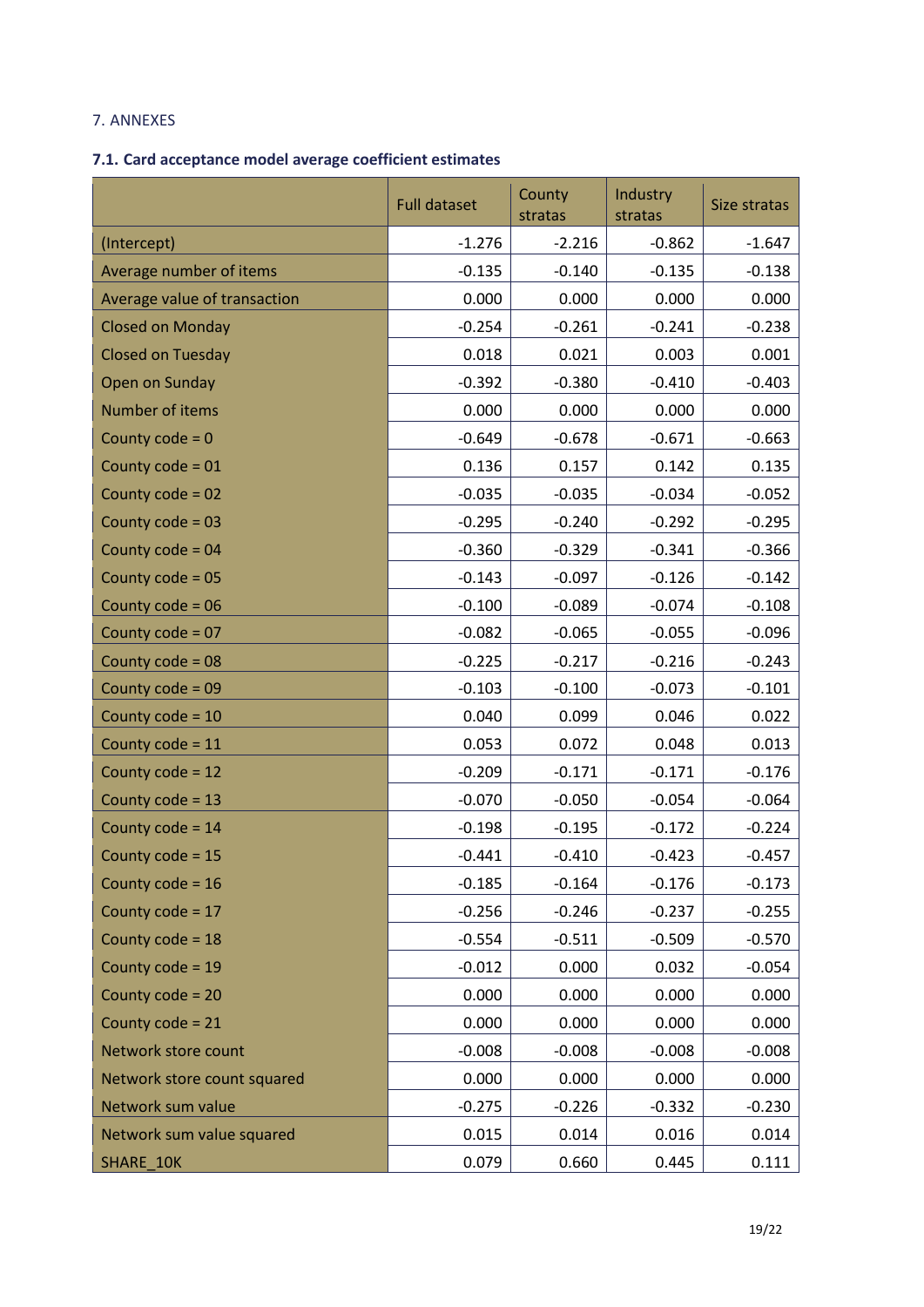| SHARE_10K2           | $-0.186$ | $-0.458$ | $-0.440$ | $-0.238$ |
|----------------------|----------|----------|----------|----------|
| SHARE_1K             | 1.422    | 1.978    | 1.574    | 1.445    |
| SHARE 1K2            | $-0.968$ | $-1.003$ | $-0.965$ | $-1.056$ |
| <b>SHARE 20K</b>     | 2.608    | 3.255    | 2.569    | 2.612    |
| SHARE 20K2           | $-2.465$ | $-2.738$ | $-2.222$ | $-2.533$ |
| SHARE_5K             | 0.401    | 0.722    | 0.599    | 0.311    |
| SHARE 5K2            | 0.125    | 0.249    | 0.087    | 0.167    |
| Industry $code = 0$  | $-0.609$ | $-0.595$ | $-0.642$ | $-0.634$ |
| Industry $code = 1$  | $-0.337$ | $-0.299$ | $-0.370$ | $-0.386$ |
| Industry $code = 2$  | $-0.303$ | $-0.343$ | $-0.349$ | $-0.280$ |
| Industry $code = 3$  | $-0.066$ | $-0.068$ | $-0.076$ | $-0.071$ |
| Industry $code = 4$  | 0.004    | 0.026    | $-0.031$ | $-0.038$ |
| Industry $code = 5$  | 0.128    | 0.151    | 0.094    | 0.101    |
| Industry $code = 6$  | 0.231    | 0.215    | 0.226    | 0.189    |
| Industry code = $7$  | 0.260    | 0.265    | 0.239    | 0.220    |
| Industry $code = 8$  | 0.427    | 0.441    | 0.430    | 0.410    |
| Industry $code = 9$  | 0.000    | 0.000    | 0.000    | 0.000    |
| TIME_DUMMY=S_2015_1  | $-0.027$ | $-0.021$ | $-0.058$ | $-0.008$ |
| TIME_DUMMY=S_2015_10 | $-0.178$ | $-0.137$ | $-0.208$ | $-0.190$ |
| TIME_DUMMY=S_2015_11 | $-0.173$ | $-0.202$ | $-0.208$ | $-0.162$ |
| TIME_DUMMY=S_2015_12 | $-0.373$ | $-0.393$ | $-0.392$ | $-0.367$ |
| TIME_DUMMY=S_2015_2  | $-0.158$ | $-0.153$ | $-0.194$ | $-0.146$ |
| TIME_DUMMY=S_2015_3  | $-0.277$ | $-0.285$ | $-0.310$ | $-0.294$ |
| TIME_DUMMY=S_2015_4  | $-0.248$ | $-0.273$ | $-0.291$ | $-0.248$ |
| TIME DUMMY=S 2015 5  | $-0.259$ | $-0.229$ | $-0.285$ | $-0.258$ |
| TIME DUMMY=S 2015 6  | $-0.235$ | $-0.217$ | $-0.294$ | $-0.249$ |
| TIME_DUMMY=S_2015_7  | $-0.225$ | $-0.242$ | $-0.242$ | $-0.215$ |
| TIME_DUMMY=S_2015_8  | $-0.208$ | $-0.186$ | $-0.223$ | $-0.198$ |
| TIME_DUMMY=S_2015_9  | $-0.147$ | $-0.144$ | $-0.179$ | $-0.136$ |
| TIME_DUMMY=S_2016_1  | $-0.043$ | $-0.078$ | $-0.097$ | $-0.043$ |
| TIME_DUMMY=S_2016_10 | 0.141    | 0.105    | 0.139    | 0.147    |
| TIME_DUMMY=S_2016_11 | 0.028    | 0.020    | 0.009    | 0.045    |
| TIME_DUMMY=S_2016_12 | 0.000    | 0.000    | 0.000    | 0.000    |
| TIME_DUMMY=S_2016_2  | $-0.097$ | $-0.117$ | $-0.110$ | $-0.102$ |
| TIME_DUMMY=S_2016_3  | $-0.072$ | $-0.052$ | $-0.099$ | $-0.037$ |
| TIME_DUMMY=S_2016_4  | 0.096    | 0.089    | 0.062    | 0.125    |
| TIME DUMMY=S_2016_5  | $-0.017$ | $-0.044$ | $-0.059$ | 0.000    |
| TIME DUMMY=S 2016 6  | 0.021    | $-0.014$ | $-0.031$ | 0.018    |
| TIME_DUMMY=S_2016_7  | 0.103    | 0.095    | 0.088    | 0.117    |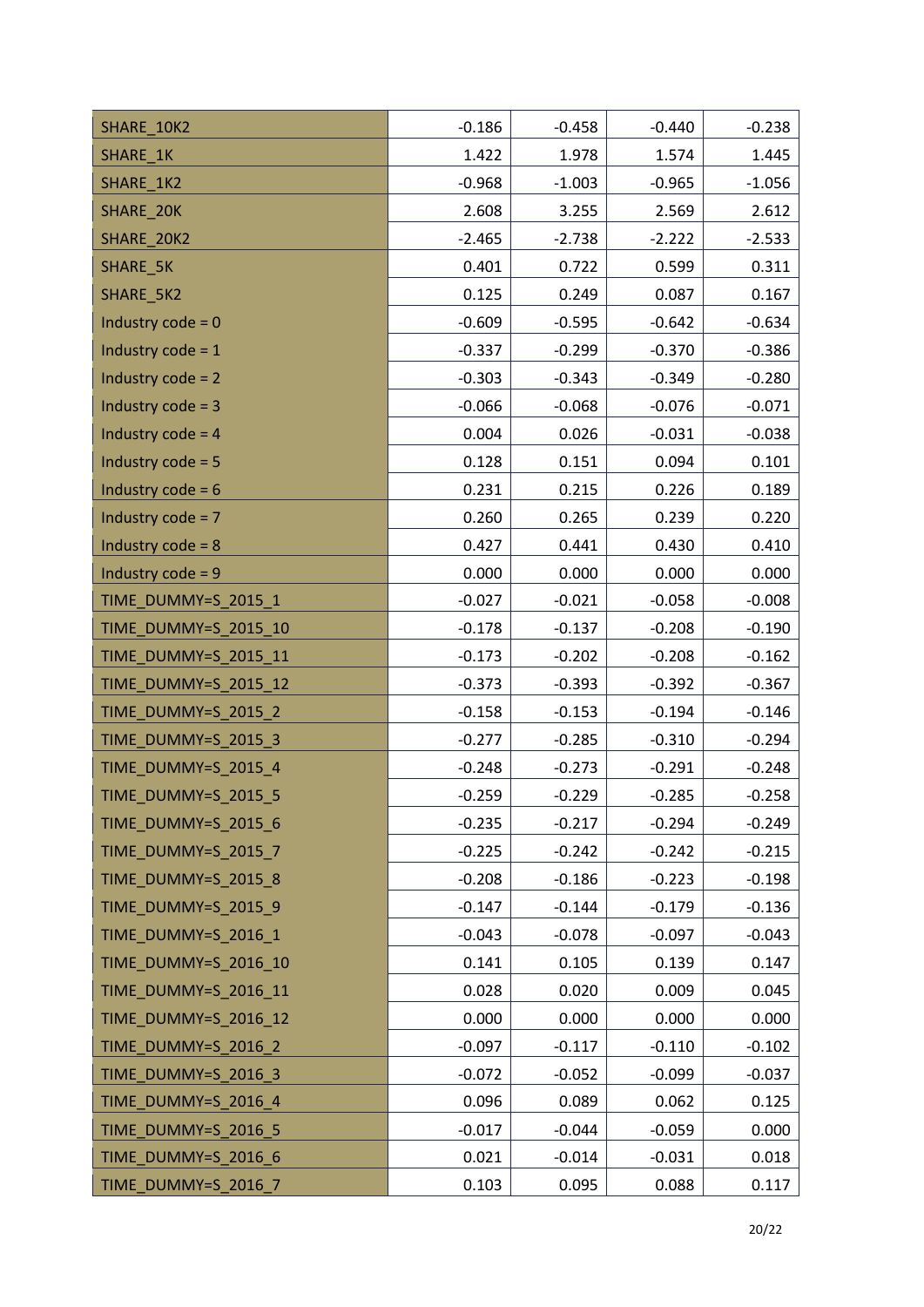| TIME DUMMY=S 2016 8                               | 0.029     | 0.000     | $-0.026$  | 0.044     |
|---------------------------------------------------|-----------|-----------|-----------|-----------|
| TIME DUMMY=S 2016 9                               | 0.103     | 0.069     | 0.088     | 0.096     |
| Network decison store dummy                       | 0.000     | 0.000     | 0.000     | 0.000     |
| Individual store dummy                            | 0.201     | 0.207     | 0.179     | 0.213     |
| Network independent store dummy                   | 0.532     | 0.520     | 0.537     | 0.525     |
| Annual revenue 1th order orthogonal<br>polynomial | 59.296    | 59.525    | 59.503    | 63.279    |
| Annual revenue 2nd order orthogonal<br>polynomial | $-81.847$ | $-80.740$ | -84.464   | $-78.947$ |
| Annual revenue 3rd order orthogonal<br>polynomial | $-24.489$ | $-24.085$ | $-24.322$ | $-21.949$ |

# **7.2. Card usage model average coefficient estimates**

|                                  | County<br>stratas | Industry<br>stratas | Size stratas | Full<br>database |
|----------------------------------|-------------------|---------------------|--------------|------------------|
| <b>Inverse Mills ratio</b>       | $-0.713$          | $-0.702$            | $-0.714$     | $-0.624$         |
| Logarith of store annual revenue | 0.152             | 0.150               | 0.147        | 0.174            |
| County = Bacs-Kiskun             | $-0.417$          | $-0.336$            | $-0.408$     | $-0.475$         |
| County = Baranya                 | $-0.094$          | $-0.017$            | $-0.077$     | $-0.140$         |
| County = Bekes                   | $-0.327$          | $-0.263$            | $-0.337$     | $-0.388$         |
| County = Borsod-Abauj-           | $-0.136$          | $-0.049$            | $-0.145$     | $-0.193$         |
| County = Budapest                | 0.350             | 0.435               | 0.360        | 0.297            |
| County = Csongrad                | $-0.088$          | $-0.020$            | $-0.109$     | $-0.122$         |
| County = Fejer                   | 0.021             | 0.114               | 0.018        | $-0.040$         |
| County = Gyor-Moson-So           | $-0.118$          | $-0.038$            | $-0.116$     | $-0.185$         |
| County = Hajdu-Bihar             | $-0.206$          | $-0.125$            | $-0.216$     | $-0.253$         |
| County = Heves                   | $-0.315$          | $-0.235$            | $-0.301$     | $-0.372$         |
| County = Jasz-Nagykun-           | $-0.294$          | $-0.202$            | $-0.281$     | $-0.334$         |
| <b>County = Komarom-Eszte</b>    | $-0.027$          | 0.049               | $-0.011$     | $-0.094$         |
| County = Mozgobolt               | 0.000             | 0.000               | 0.000        | 0.000            |
| County = Nograd                  | $-0.469$          | $-0.404$            | $-0.460$     | $-0.509$         |
| County = Pest                    | $-0.071$          | 0.007               | $-0.053$     | $-0.129$         |
| County = Somogy                  | $-0.256$          | $-0.179$            | $-0.247$     | $-0.332$         |
| County = Szabolcs-Szat           | $-0.484$          | $-0.395$            | $-0.452$     | $-0.536$         |
| County = Tolna                   | $-0.194$          | $-0.110$            | $-0.187$     | $-0.261$         |
| County = $Vas$                   | $-0.249$          | $-0.201$            | $-0.277$     | $-0.334$         |
| <b>County = Veszprem</b>         | $-0.032$          | 0.041               | $-0.017$     | $-0.065$         |
| County = Zala                    | $-0.209$          | $-0.129$            | $-0.214$     | $-0.270$         |